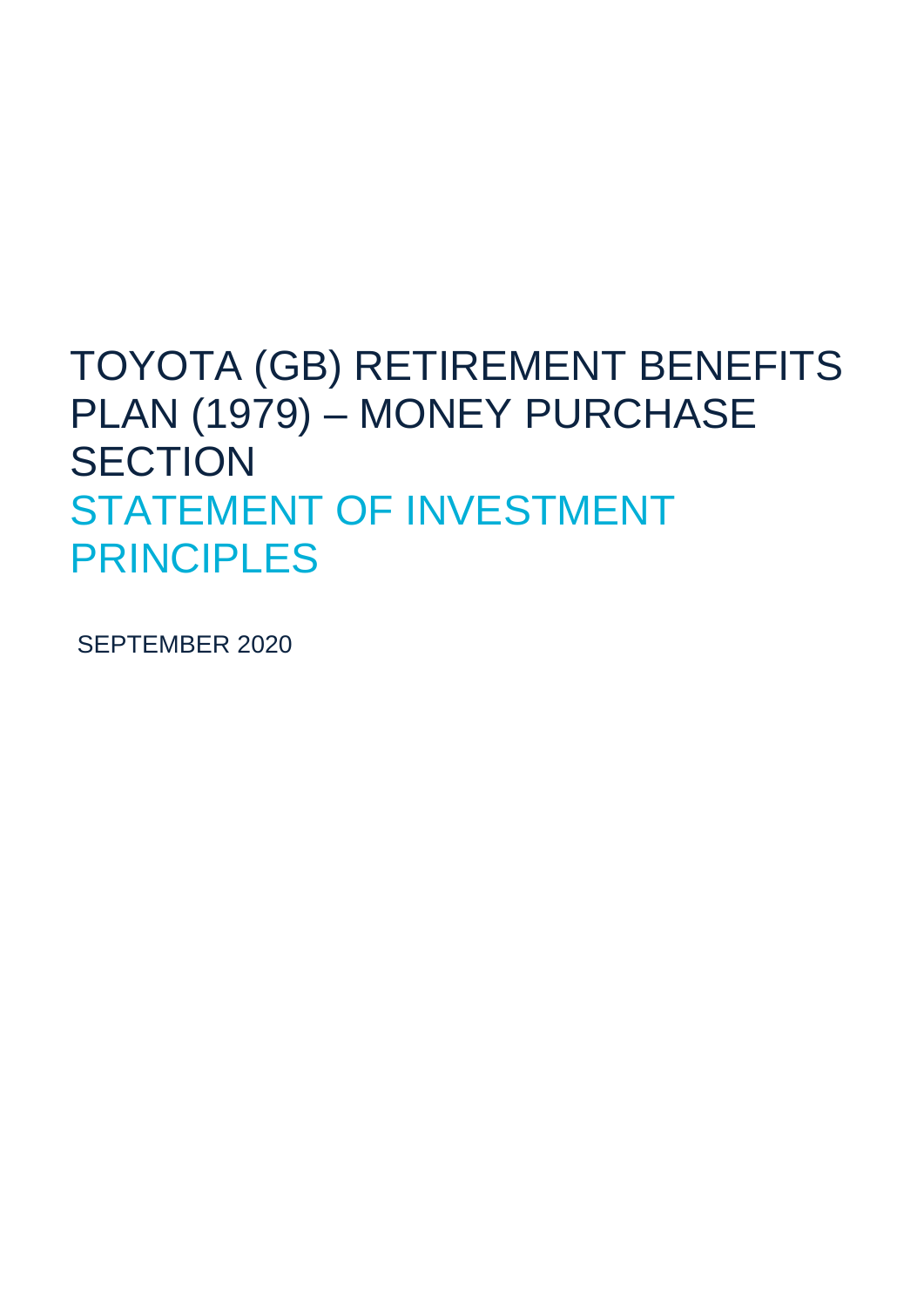## TABLE OF **CONTENTS**

| <b>2 Investment Responsibilities</b><br>4<br>2.1 Trustees' Duties and Responsibilities<br>4<br>2.2 Investment Adviser's Duties and Responsibilities<br>$\overline{4}$<br>2.3 Arrangements with Investment Managers<br>5<br>2.4 Summary of Responsibilities<br>6<br><b>3 Investment Objectives</b><br>7<br>3.1 Overall Investment Objectives<br>$\overline{7}$<br>3.2 Self-Select Fund Choices<br>7<br>3.3 Types of Investments to be Held<br>8<br>3.4 Additional Voluntary Contributions<br>8<br><b>4 Default Investment Strategy</b><br>9<br>4.1 Aims and Objectives<br>9<br>4.2 Default Strategy<br>9<br>4.3 Members' Best Interests<br>10<br>11<br><b>5 Responsible Investing</b><br>5.1 Financially Material Considerations<br>11<br>5.2 Non-Financial Considerations<br>11<br>5.3 Stewardship Policy<br>11<br>5.4 Member Views<br>12<br>13<br><b>6 Risk</b><br>16<br><b>7 Monitoring of Investment Adviser and Managers</b><br>7.1 Investment Adviser<br>16<br>7.2 Investment Managers<br>16<br>7.3 Portfolio Turnover Costs<br>16<br><b>8 Code of Best Practice</b><br>17<br>18<br><b>9 Compliance</b><br>Appendix 1: Investment Manager Information and Default Lifestyle Strategy<br>19<br><b>Appendix 2: Responsibilities of Parties</b><br>22<br><b>Trustees</b><br>22<br><b>Investment Adviser</b><br>22<br>22<br><b>Investment Managers</b> | <b>1 Introduction</b> | $\overline{\mathbf{3}}$ |
|---------------------------------------------------------------------------------------------------------------------------------------------------------------------------------------------------------------------------------------------------------------------------------------------------------------------------------------------------------------------------------------------------------------------------------------------------------------------------------------------------------------------------------------------------------------------------------------------------------------------------------------------------------------------------------------------------------------------------------------------------------------------------------------------------------------------------------------------------------------------------------------------------------------------------------------------------------------------------------------------------------------------------------------------------------------------------------------------------------------------------------------------------------------------------------------------------------------------------------------------------------------------------------------------------------------------------------------------------------|-----------------------|-------------------------|
|                                                                                                                                                                                                                                                                                                                                                                                                                                                                                                                                                                                                                                                                                                                                                                                                                                                                                                                                                                                                                                                                                                                                                                                                                                                                                                                                                         |                       |                         |
|                                                                                                                                                                                                                                                                                                                                                                                                                                                                                                                                                                                                                                                                                                                                                                                                                                                                                                                                                                                                                                                                                                                                                                                                                                                                                                                                                         |                       |                         |
|                                                                                                                                                                                                                                                                                                                                                                                                                                                                                                                                                                                                                                                                                                                                                                                                                                                                                                                                                                                                                                                                                                                                                                                                                                                                                                                                                         |                       |                         |
|                                                                                                                                                                                                                                                                                                                                                                                                                                                                                                                                                                                                                                                                                                                                                                                                                                                                                                                                                                                                                                                                                                                                                                                                                                                                                                                                                         |                       |                         |
|                                                                                                                                                                                                                                                                                                                                                                                                                                                                                                                                                                                                                                                                                                                                                                                                                                                                                                                                                                                                                                                                                                                                                                                                                                                                                                                                                         |                       |                         |
|                                                                                                                                                                                                                                                                                                                                                                                                                                                                                                                                                                                                                                                                                                                                                                                                                                                                                                                                                                                                                                                                                                                                                                                                                                                                                                                                                         |                       |                         |
|                                                                                                                                                                                                                                                                                                                                                                                                                                                                                                                                                                                                                                                                                                                                                                                                                                                                                                                                                                                                                                                                                                                                                                                                                                                                                                                                                         |                       |                         |
|                                                                                                                                                                                                                                                                                                                                                                                                                                                                                                                                                                                                                                                                                                                                                                                                                                                                                                                                                                                                                                                                                                                                                                                                                                                                                                                                                         |                       |                         |
|                                                                                                                                                                                                                                                                                                                                                                                                                                                                                                                                                                                                                                                                                                                                                                                                                                                                                                                                                                                                                                                                                                                                                                                                                                                                                                                                                         |                       |                         |
|                                                                                                                                                                                                                                                                                                                                                                                                                                                                                                                                                                                                                                                                                                                                                                                                                                                                                                                                                                                                                                                                                                                                                                                                                                                                                                                                                         |                       |                         |
|                                                                                                                                                                                                                                                                                                                                                                                                                                                                                                                                                                                                                                                                                                                                                                                                                                                                                                                                                                                                                                                                                                                                                                                                                                                                                                                                                         |                       |                         |
|                                                                                                                                                                                                                                                                                                                                                                                                                                                                                                                                                                                                                                                                                                                                                                                                                                                                                                                                                                                                                                                                                                                                                                                                                                                                                                                                                         |                       |                         |
|                                                                                                                                                                                                                                                                                                                                                                                                                                                                                                                                                                                                                                                                                                                                                                                                                                                                                                                                                                                                                                                                                                                                                                                                                                                                                                                                                         |                       |                         |
|                                                                                                                                                                                                                                                                                                                                                                                                                                                                                                                                                                                                                                                                                                                                                                                                                                                                                                                                                                                                                                                                                                                                                                                                                                                                                                                                                         |                       |                         |
|                                                                                                                                                                                                                                                                                                                                                                                                                                                                                                                                                                                                                                                                                                                                                                                                                                                                                                                                                                                                                                                                                                                                                                                                                                                                                                                                                         |                       |                         |
|                                                                                                                                                                                                                                                                                                                                                                                                                                                                                                                                                                                                                                                                                                                                                                                                                                                                                                                                                                                                                                                                                                                                                                                                                                                                                                                                                         |                       |                         |
|                                                                                                                                                                                                                                                                                                                                                                                                                                                                                                                                                                                                                                                                                                                                                                                                                                                                                                                                                                                                                                                                                                                                                                                                                                                                                                                                                         |                       |                         |
|                                                                                                                                                                                                                                                                                                                                                                                                                                                                                                                                                                                                                                                                                                                                                                                                                                                                                                                                                                                                                                                                                                                                                                                                                                                                                                                                                         |                       |                         |
|                                                                                                                                                                                                                                                                                                                                                                                                                                                                                                                                                                                                                                                                                                                                                                                                                                                                                                                                                                                                                                                                                                                                                                                                                                                                                                                                                         |                       |                         |
|                                                                                                                                                                                                                                                                                                                                                                                                                                                                                                                                                                                                                                                                                                                                                                                                                                                                                                                                                                                                                                                                                                                                                                                                                                                                                                                                                         |                       |                         |
|                                                                                                                                                                                                                                                                                                                                                                                                                                                                                                                                                                                                                                                                                                                                                                                                                                                                                                                                                                                                                                                                                                                                                                                                                                                                                                                                                         |                       |                         |
|                                                                                                                                                                                                                                                                                                                                                                                                                                                                                                                                                                                                                                                                                                                                                                                                                                                                                                                                                                                                                                                                                                                                                                                                                                                                                                                                                         |                       |                         |
|                                                                                                                                                                                                                                                                                                                                                                                                                                                                                                                                                                                                                                                                                                                                                                                                                                                                                                                                                                                                                                                                                                                                                                                                                                                                                                                                                         |                       |                         |
|                                                                                                                                                                                                                                                                                                                                                                                                                                                                                                                                                                                                                                                                                                                                                                                                                                                                                                                                                                                                                                                                                                                                                                                                                                                                                                                                                         |                       |                         |
|                                                                                                                                                                                                                                                                                                                                                                                                                                                                                                                                                                                                                                                                                                                                                                                                                                                                                                                                                                                                                                                                                                                                                                                                                                                                                                                                                         |                       |                         |
|                                                                                                                                                                                                                                                                                                                                                                                                                                                                                                                                                                                                                                                                                                                                                                                                                                                                                                                                                                                                                                                                                                                                                                                                                                                                                                                                                         |                       |                         |
|                                                                                                                                                                                                                                                                                                                                                                                                                                                                                                                                                                                                                                                                                                                                                                                                                                                                                                                                                                                                                                                                                                                                                                                                                                                                                                                                                         |                       |                         |
|                                                                                                                                                                                                                                                                                                                                                                                                                                                                                                                                                                                                                                                                                                                                                                                                                                                                                                                                                                                                                                                                                                                                                                                                                                                                                                                                                         |                       |                         |
|                                                                                                                                                                                                                                                                                                                                                                                                                                                                                                                                                                                                                                                                                                                                                                                                                                                                                                                                                                                                                                                                                                                                                                                                                                                                                                                                                         |                       |                         |
|                                                                                                                                                                                                                                                                                                                                                                                                                                                                                                                                                                                                                                                                                                                                                                                                                                                                                                                                                                                                                                                                                                                                                                                                                                                                                                                                                         |                       |                         |
|                                                                                                                                                                                                                                                                                                                                                                                                                                                                                                                                                                                                                                                                                                                                                                                                                                                                                                                                                                                                                                                                                                                                                                                                                                                                                                                                                         |                       |                         |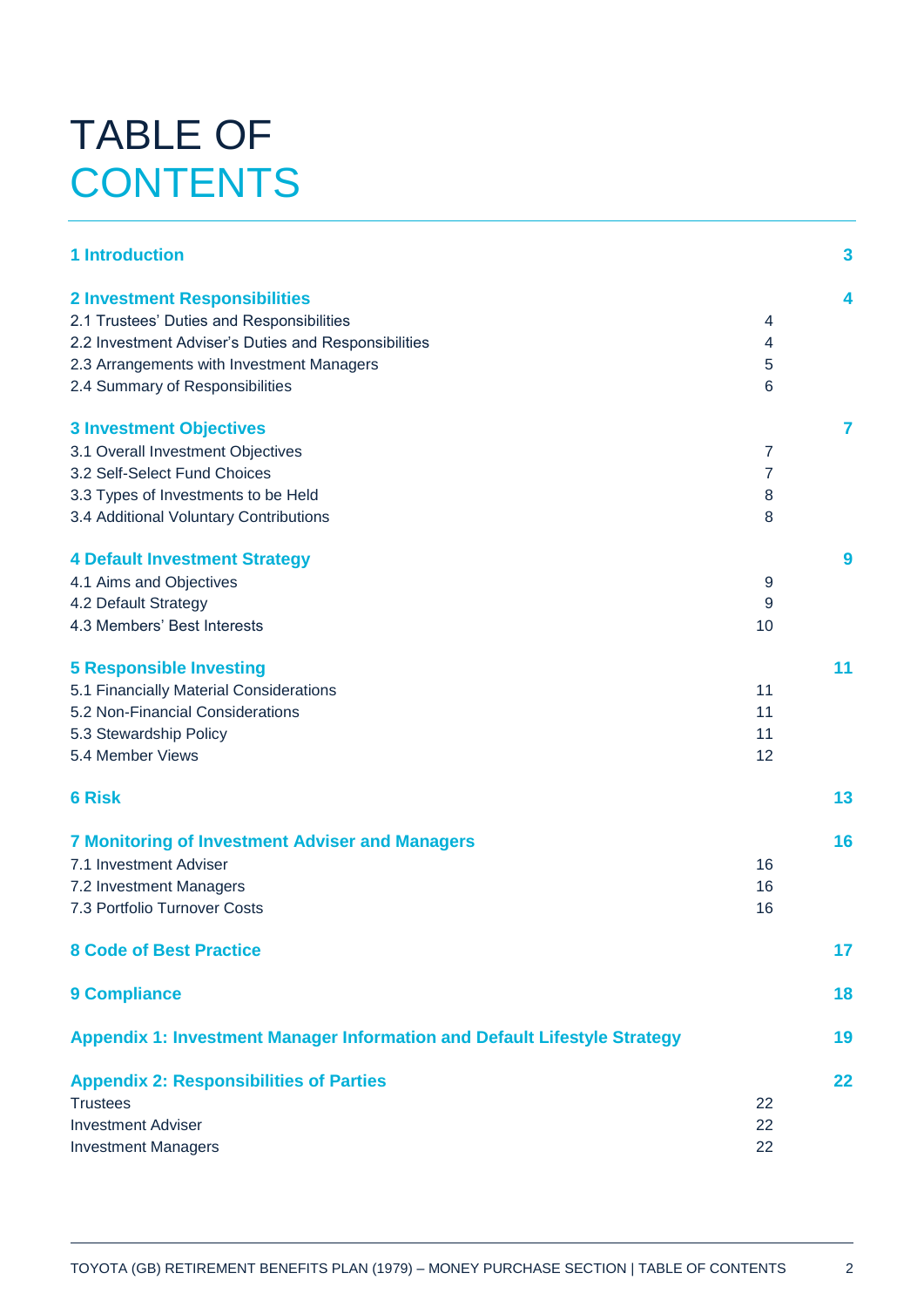# 1 INTRODUCTION

This Statement of Investment Principles ("the Statement") has been prepared by the Trustees of the Toyota (GB) Retirement Benefits Plan (1979) – Money Purchase Section ("the Plan") in accordance with Section 35 of the Pensions Act 1995, as amended, and its attendant Regulations.

The Statement outlines the principles governing the investment policy of the Plan and the activities undertaken by the Trustees to ensure the effective implementation of these principles.

In preparing the Statement, the Trustees have:

- Obtained and considered written advice from a suitably qualified individual, employed by its investment consultants, Mercer, whom they believe to have a degree of knowledge and experience that is appropriate for the management of the Plan's investments; and
- Consulted with the Principal Employer, although the Trustees affirm that no aspect of this strategy is restricted by any requirement to obtain the consent of the Sponsoring Employer.

The advice and the consultation process considered the suitability of the Trustees' investment policy for the Plan.

The Trustees will review the Statement formally at least every three years to ensure its ongoing suitability. Furthermore, the Trustees will review the Statement following any significant change in investment policy. Any changes made to the Statement will be based on written advice from a suitably qualified individual and will follow consultation with the Principal Employer.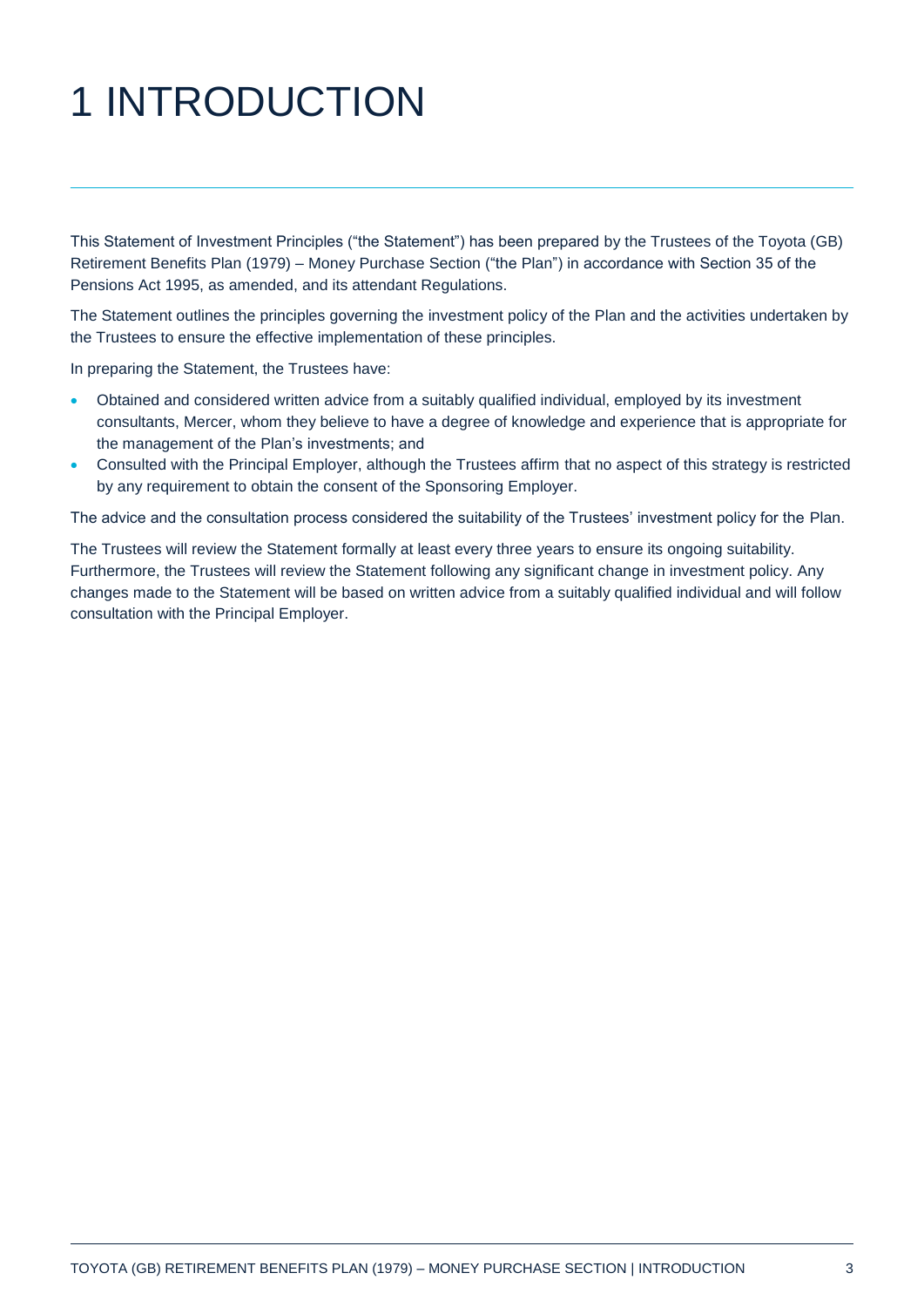# 2 INVESTMENT RESPONSIBILITIES

#### **2.1 Trustees' Duties and Responsibilities**

The Trustees are responsible for setting the investment objectives and determining the strategy to achieve the objectives.

The Trustees carry out their duties and fulfil their responsibilities as a single body.

The duties and responsibilities of the Trustees include, but are not limited to, the following tasks and activities:

- Setting of investment objectives and formulating investment strategy
- Selecting funds for member choices
- The regular approval of the content of the Statement
- The appointment and review of the investment managers and investment advisers
- The compliance of the investment arrangements with the principles set out in the Statement

#### **2.2 Investment Adviser's Duties and Responsibilities**

The Trustees have appointed Mercer as the investment adviser to the Plan. Mercer provides investment advice as required by the Trustees, as well as raising any investment-related issues, of which it believes the Trustees should be aware. Matters on which Mercer expects to provide advice to the Trustees include the following:

- Setting of investment objectives
- Determining investment strategy and structure of the default strategy
- Advising on appropriate member fund choices
- Framing manager mandates
- Liaising with Mobius Life Limited to select and replace investment managers

In considering appropriate investments for the Plan, the Trustees will obtain and consider written advice of Mercer, whom the Trustees believe to be suitability qualified to provide such advice. The advice received and arrangements implemented are, in the Trustees' opinion, consistent with the requirements of Section 36 of the Pensions Act 1995, as amended.

Mercer monitors the performance of the Plan's investment managers against their benchmarks. Section 2.3 describes the responsibilities of Mobius Life Limited as investment manager to the Plan.

Mercer will also advise the Trustees of any significant developments of which it is aware relating to the investment managers, or funds managed by the investment managers in which the Plan is invested, such that in its view there exists a significant concern that any of these funds will not be able to meet their long-term objectives. If the investment manager and fund are not covered by Mercer's manager research process, Mercer will advise the Trustees accordingly.

Mercer makes a fund based charge. This charge covers the services as specified within the Implemented Investment Consultancy Services Agreement. Any additional services provided by Mercer will be remunerated primarily on a time-cost basis. In particular, Mercer does not receive commission or any other payments in respect of the Plan that might affect the impartiality of their advice and any discounts negotiated with the underlying managers are to be passed on in full to the Plan.

The Trustees are satisfied that the investment arrangements, including the charging structure, are clear and transparent.

Both Mercer and the individual investment consultants who advise the Trustees are authorised and regulated by the Financial Conduct Authority (FCA).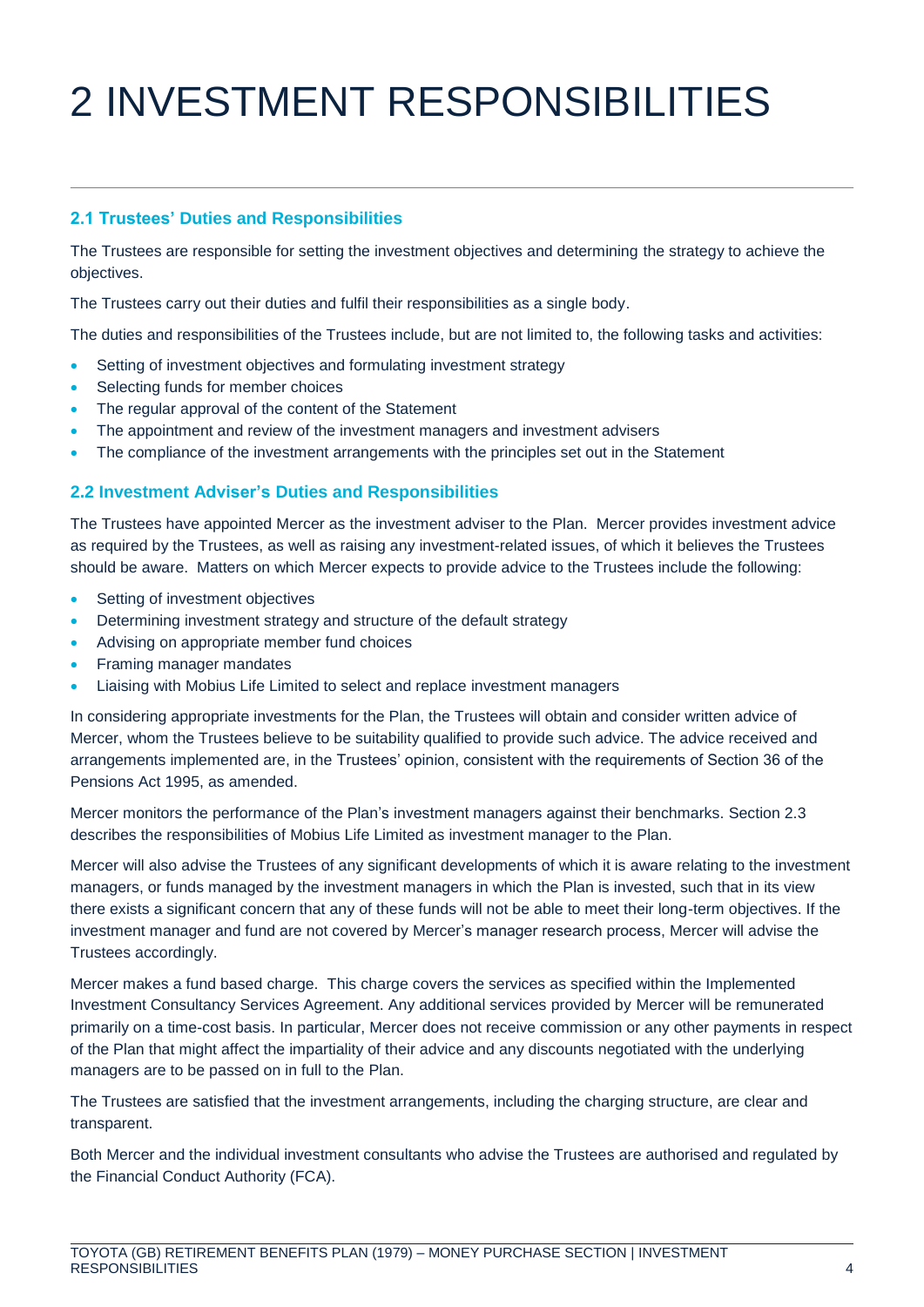#### **2.3 Arrangements with Investment Managers**

The Trustees are long term investors and do not look to change the investment arrangements on a frequent basis. All the funds are open-ended with no set end date for the arrangement. The fund range and default investment strategy are reviewed on at least a triennial basis. A manager's appointment may be terminated if it is no longer considered to be optimal nor have a place in the default investment strategy or general fund range.

After considering appropriate investment advice, the Mobius Life Limited to the Plan. Mobius Life Limited was first appointed in 2014. The current Platform provider is Mobius Life Limited, whose appointment foregoes the need for a Custodian. Mobius Life Limited is authorised by the Prudential Regulation Authority ("PRA") and regulated by the FCA and the PRA.

The underlying investment managers were selected based on advice from Mercer. Investment managers are appointed based on their capabilities and, therefore, their perceived likelihood of achieving the expected return and risk characteristics required for the asset class being selected for.

The Trustees look to its investment consultant for their forward-looking assessment of a manager's ability to outperform over a full market cycle. This view will be based on the consultant's assessment of the manager's idea generation, portfolio construction, implementation and business management, in relation to the particular investment fund that the scheme invests in. Mercer's Manager Research Team ratings assist with due diligence and questioning managers during presentations to the Trustees and are used in decisions around selection, retention and realisation of manager appointments.

As the Plan invest in pooled investment vehicles they accept that they have no ability to specify the risk profile and return targets of the manager, but appropriate mandates can be selected to align with the overall investment strategy.

The details of appointed investment managers are set out in Appendix 1, together with the details of each manager's mandate and annual management charges. Investment managers are selected having regard to their ability to provide one or more of the identified fund types and their potential to meet the investment objectives of the Plan.

In particular, the underlying investment managers are responsible for all decisions concerning the selection and de-selection of the individual securities within the portfolios they manage. In the case of multi-asset and multimanager mandates, the investment managers are responsible for all decisions concerning the allocation to individual asset classes and to the underlying investment managers.

All of the investment managers that will be sub-contracted by the Plan will be authorised and regulated by the Prudential Regulation Authority ("PRA"), the FCA or both.

The underlying investment managers are remunerated by ad valorem charges based on the value of the assets that they manage on behalf of the Plan. These charges are set out in Appendix 1. None of the underlying managers in which the Plan's assets are invested have performance based fees which could encourage the manager to make short term investment decisions to hit their profit targets.

The Trustees therefore consider that the method of remunerating fund managers is consistent with incentivising them to make decisions based on assessments of medium to long-term financial and non-financial performance of an issuer of debt or equity. By encouraging a medium to long-term view, it will in turn encourage the investment managers to engage with issuers of debt or equity in order to improve their performance in the medium to longterm.

Mobius Life Limited does not receive commission or any other payments in respect of the Plan that might affect the impartiality of its actions and any discounts negotiated with the underlying managers are passed on in full to the Plan.

The Trustees accept that they cannot influence the charging structure of the pooled funds in which the Plan is invested, but is satisfied that the ad-valorem charges for the different underlying funds are clear and are consistent with each fund's stated characteristics. The Trustees are therefore satisfied that this the most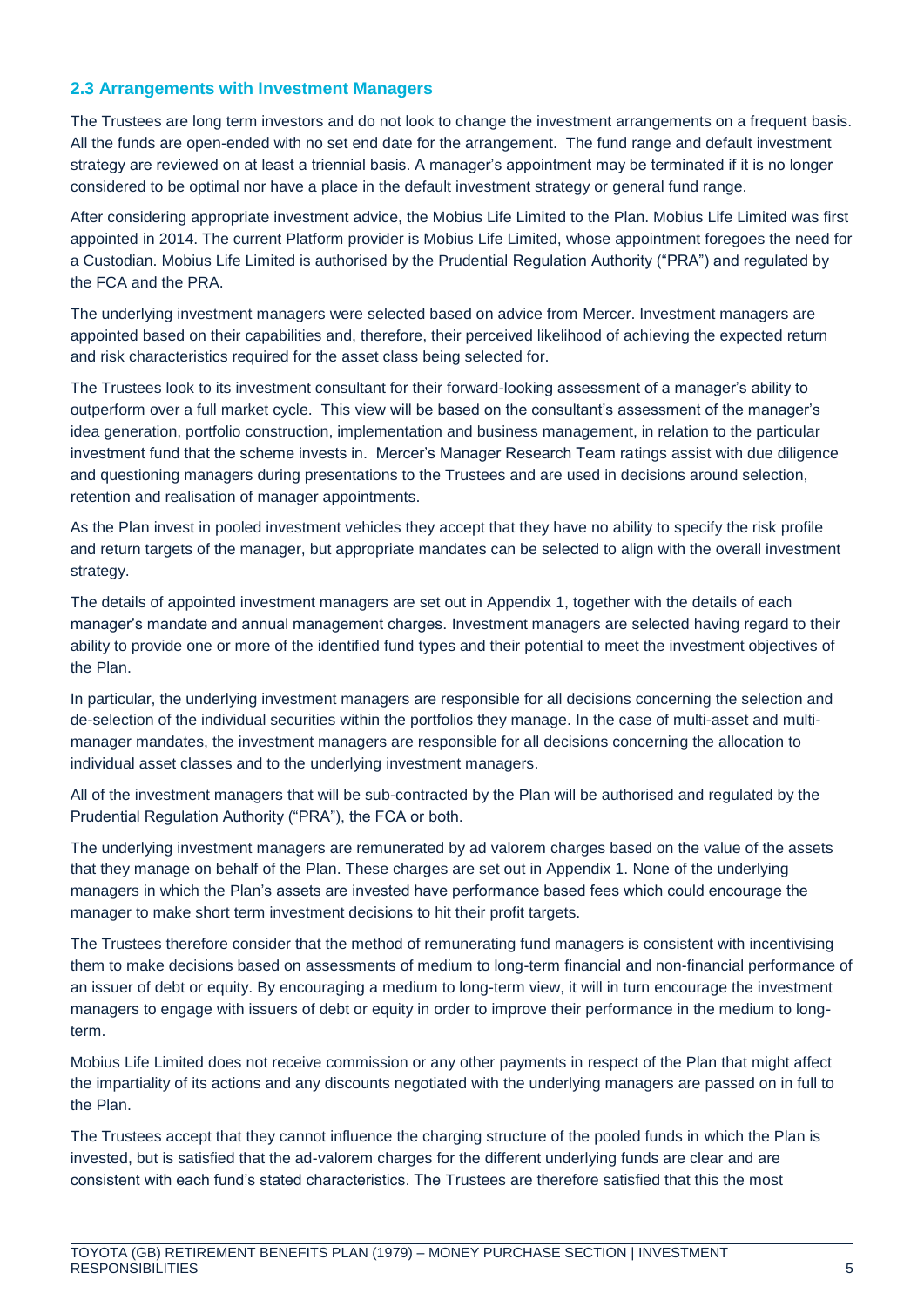appropriate basis for remunerating the underlying investment managers and is consistent with the Trustees' policies as set out in this SIP.

### **2.4 Summary of Responsibilities**

A summary of the responsibilities of all relevant parties, insofar as they relate to the Plan's investments, is set out in Appendix 2.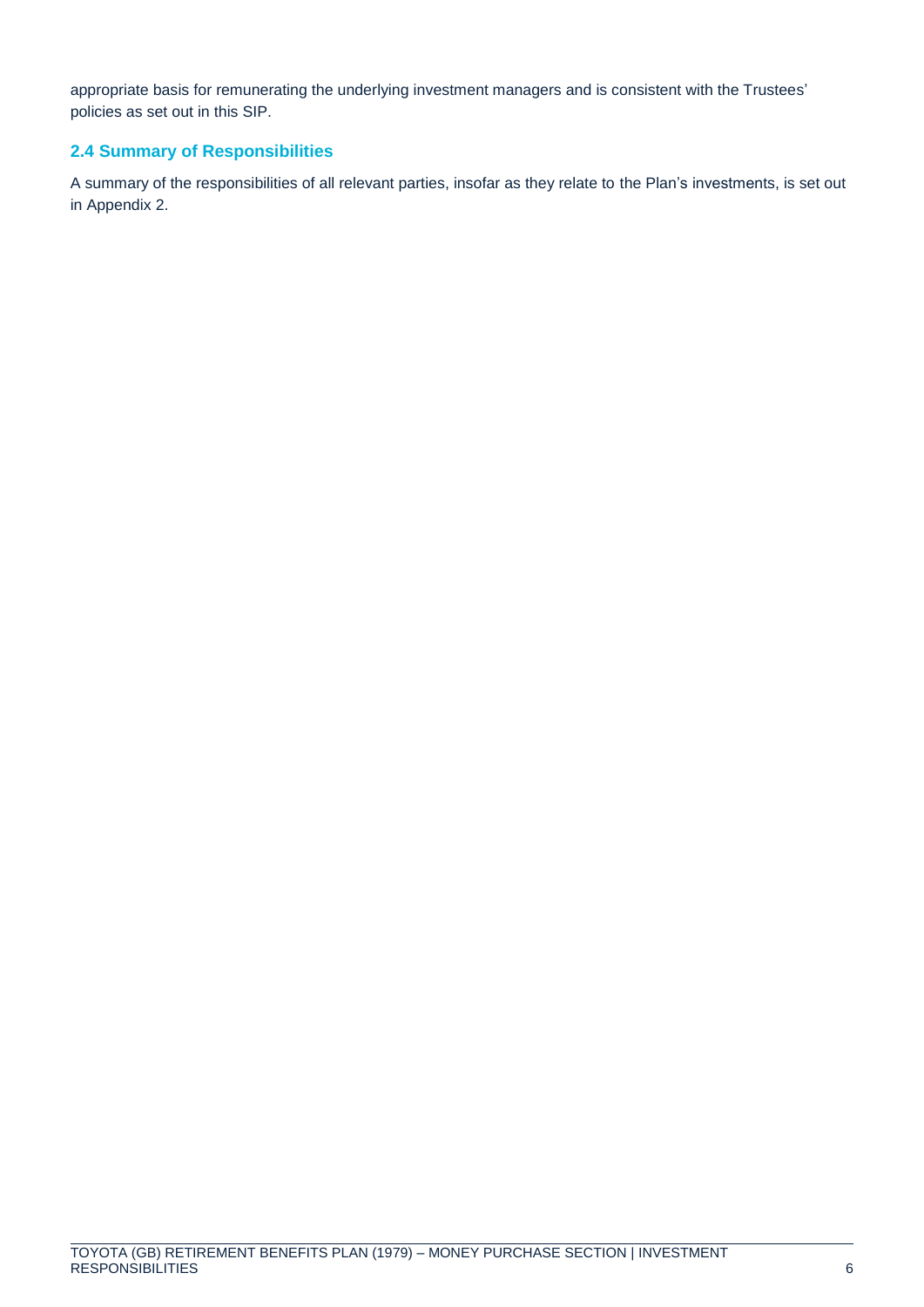# 3 INVESTMENT OBJECTIVES

#### **3.1 Overall Investment Objectives**

The Trustees aim to provide suitable investment options that are aligned to the needs of their members. They also aim for these options to enable members to achieve good outcomes at retirement as well as ensuring that members receive value for money.

The Trustees are mindful of their responsibility to provide members with an appropriate range of investment funds and a suitable default strategy. They recognise that in a defined contribution arrangement, members assume the investment risks themselves and that members are exposed to different types of risk at different stages of their working lifetimes.

Details of the default approach the Trustees have taken to meet these investment objectives are set out in Section 4.

The Trustees have determined their investment policy in such a way as to address the risks set out in Section 6 of this Statement. To help mitigate the most significant of these risks, the Trustees have:

- Made the lifestyle option available, which transitions members' investment from higher risk investments to lower risk investments as members approach retirement, and
- Offered a range of self-select funds across various asset classes.

When deciding on the investment options available to members, the Trustees took into account the expected return on such investments and were mindful to offer a range of funds with varying levels of expected returns for members to choose from.

When it comes to realisation of investments, the Trustees consider the impact of transaction costs before making any changes

The Trustees will review the investment approach from time to time, and make changes as and when it is considered to be appropriate.

The items set out in this Statement are in relation to what the Trustees deem as 'financially material considerations' for the Plan. The Trustees believe the appropriate time horizon for which to assess these considerations within should be viewed at a member level. This will be dependent on the members' age and when they expect to retire. It is for this reason that the default is a lifestyle strategy.

#### **3.2 Self-Select Fund Choices**

Members can opt out of the default lifestyle strategy and choose to invest in self-select funds instead. The range of investment options allows members to achieve adequate diversification and provides appropriate strategic choices for members' different savings objectives, risk profiles and time horizons.

When self-selecting, the balance between funds and asset classes is the member's decision. This balance will determine the expected return on a member's assets and should be related to the member's own risk appetite and tolerance.

The Trustees have made the following 5 funds available to self-select:

- **LGIM Global Equity Fixed Weights (60:40) Index Fund**
- LGIM UK Equity Index Fund
- LGIM World Emerging Markets Equity Index Fund
- Nordea Diversified Return Fund (DRF)
- LGIM Over 5 Year Index-Linked Gilts Index Fund
- LGIM Over 15 Year Gilts Index Fund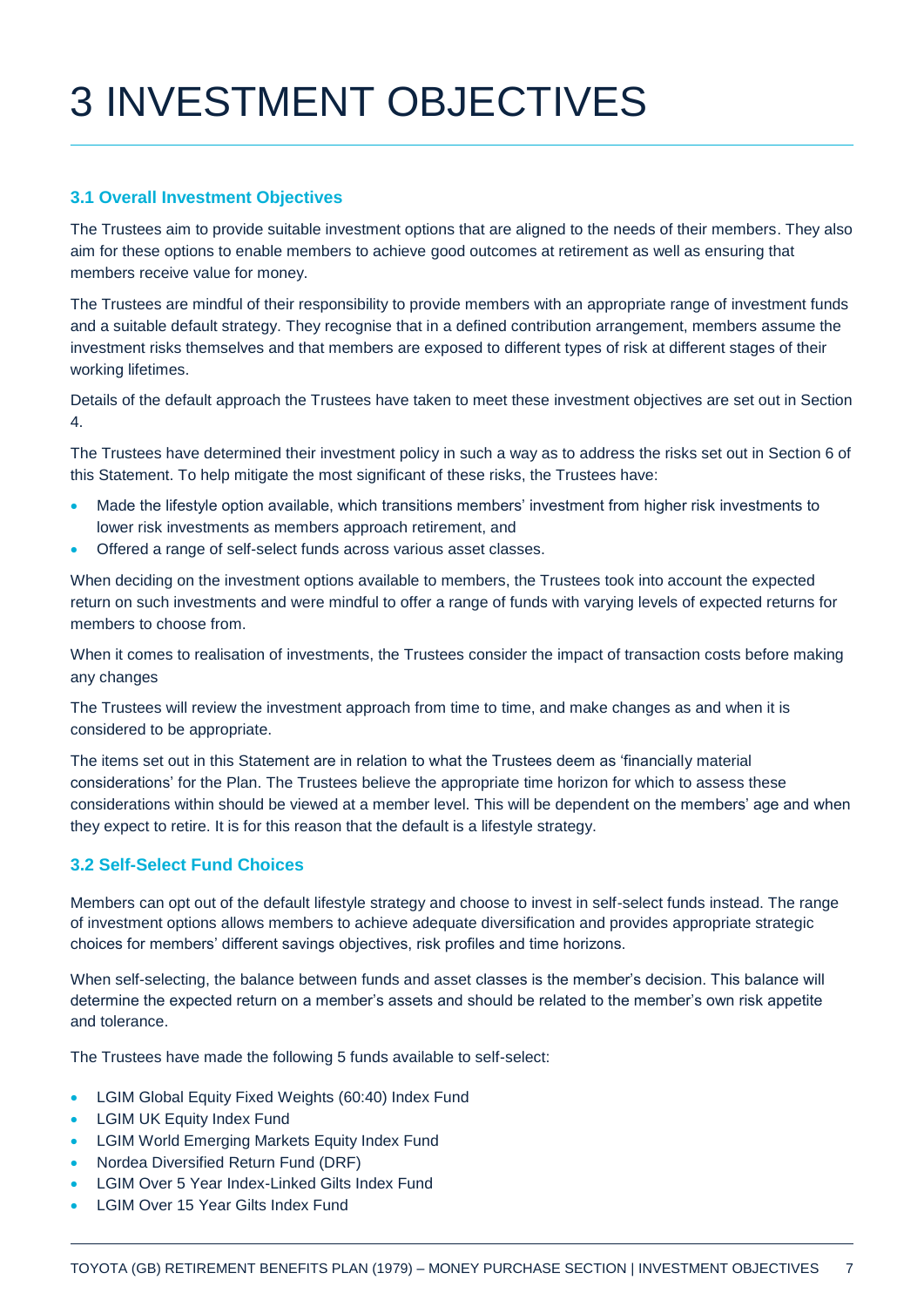- LGIM Pre-Retirement Fund
- LGIM Cash Fund

More information on these funds can be found in Appendix 1.

The Trustees will continue to keep the fund range under review, and will make changes if appropriate.

#### **3.3 Types of Investments to be Held**

The Trustees are permitted to invest across a wide range of asset classes including developed market equities, index-linked gilts, gilts and money market instruments. With the exception of the LGIM Cash Fund, the funds available are passively managed. All of the funds in which the Plan invests are pooled and unitised. Details of each fund can be found in Appendix 1.

#### **3.4 Additional Voluntary Contributions**

The Plan provides a facility for members to pay additional voluntary contributions to enhance their benefits at retirement. Members are offered the opportunity to invest additional contributions in the same way as the main scheme investments.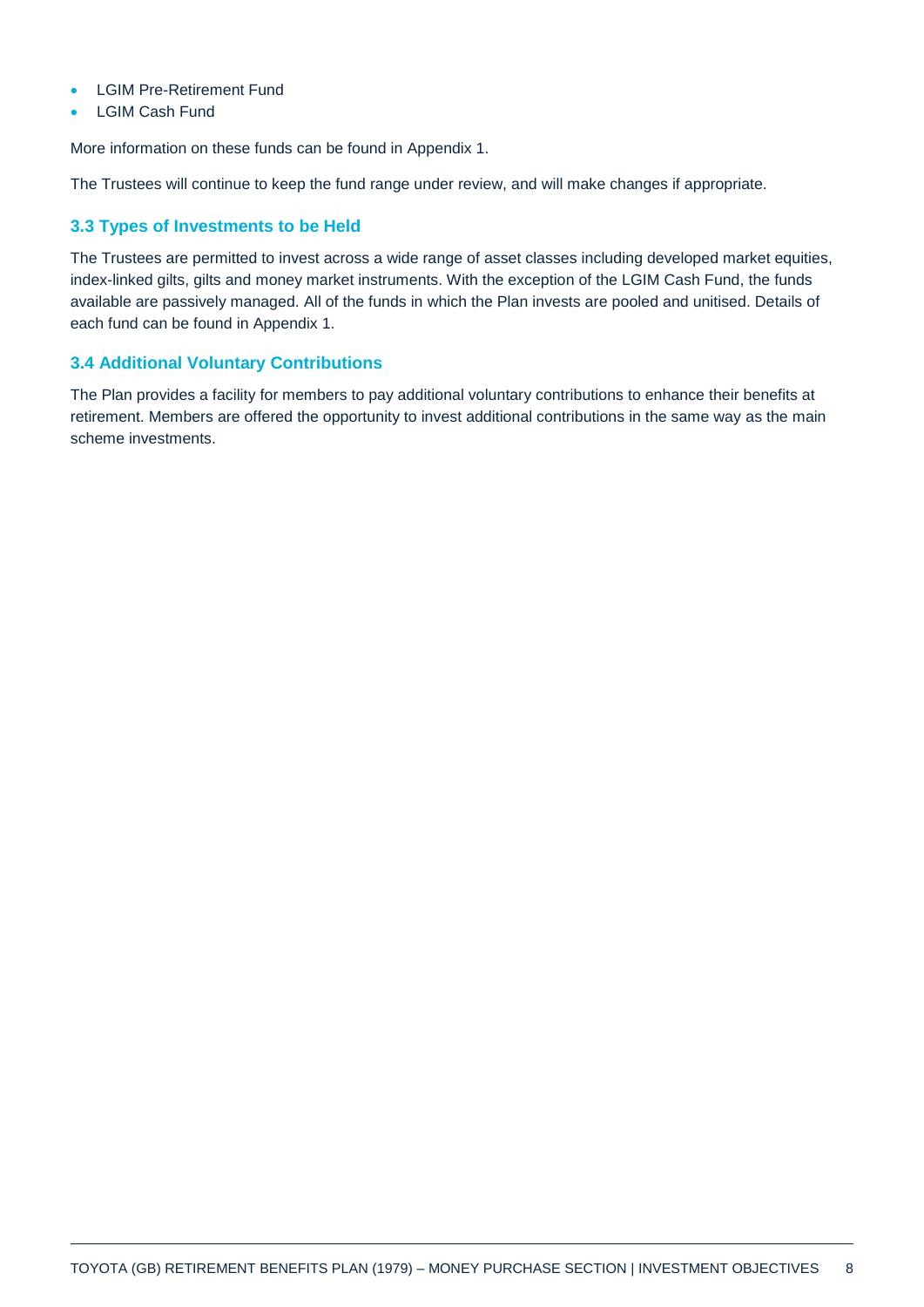# 4 DEFAULT INVESTMENT STRATEGY

### **4.1 Aims and Objectives**

The lifestyle strategy operates as a default if a member does not wish to make their own selection of funds, and is designed to be appropriate for a typical member of the Plan.

The Trustees have assumed responsibility for setting the default investment strategy that provides a broad level of protection against the key risks identified in Section 6. This is achieved using a lifestyle arrangement, whereby assets are moved into less risky investments as members approach their selected retirement age.

In determining the investment strategy, the Trustees undertook extensive investigations and have received formal written investment advice from their investment consultants. The Trustees have explicitly considered the trade-off between risk and expected returns when establishing the balance between different kinds of investments. The expected amount of risk is considered appropriate for the typical member and will differ by member depending on their age and their expected retirement age. Further information is set out below.

Members can opt out of the default strategy, and invest in any of the investment funds made available in the selfselect fund range as described in Sections 3.2.

#### **4.2 Default Strategy**

Under the Lifestyle Strategy, a member's contributions are fully invested in the Growth Fund for the majority of a member's working life, with an aim of maximising investment growth in employment.

The current default strategy is a white labelled lifestyle, with all underlying funds managed by Legal and General Investment Management (LGIM), with the exception of the Nordea Diversified Return Fund. Up until 15 years from selected retirement age, members' savings are fully invested in the "Growth Fund", which invests entirely in the LGIM Global Equity 60:40 Fund.

Investments then begin to gradually switch into the "Diversified Fund" which invests in the Nordea Diversified Return Fund from 15 years to 5 years away from the selected retirement age. At 5 years prior to the selected retirement age the default introduces the "Secure Fund" which invests in the LGIM Over 15 Year Gilts Index Fund, in order to reduce risk as retirement approaches. Assets are also moved into the LGIM Cash Fund, over the same 5 year period to retirement.

At retirement, members' savings are split so that 25% remains in the Growth Fund, 25% in the Diversified Fund, 25% in the Secure Fund and 25% are in the Cash Fund. This split is appropriate for members opting for income drawdown rather than annuity purchase at retirement. This strategy can be illustrated using the following graph:

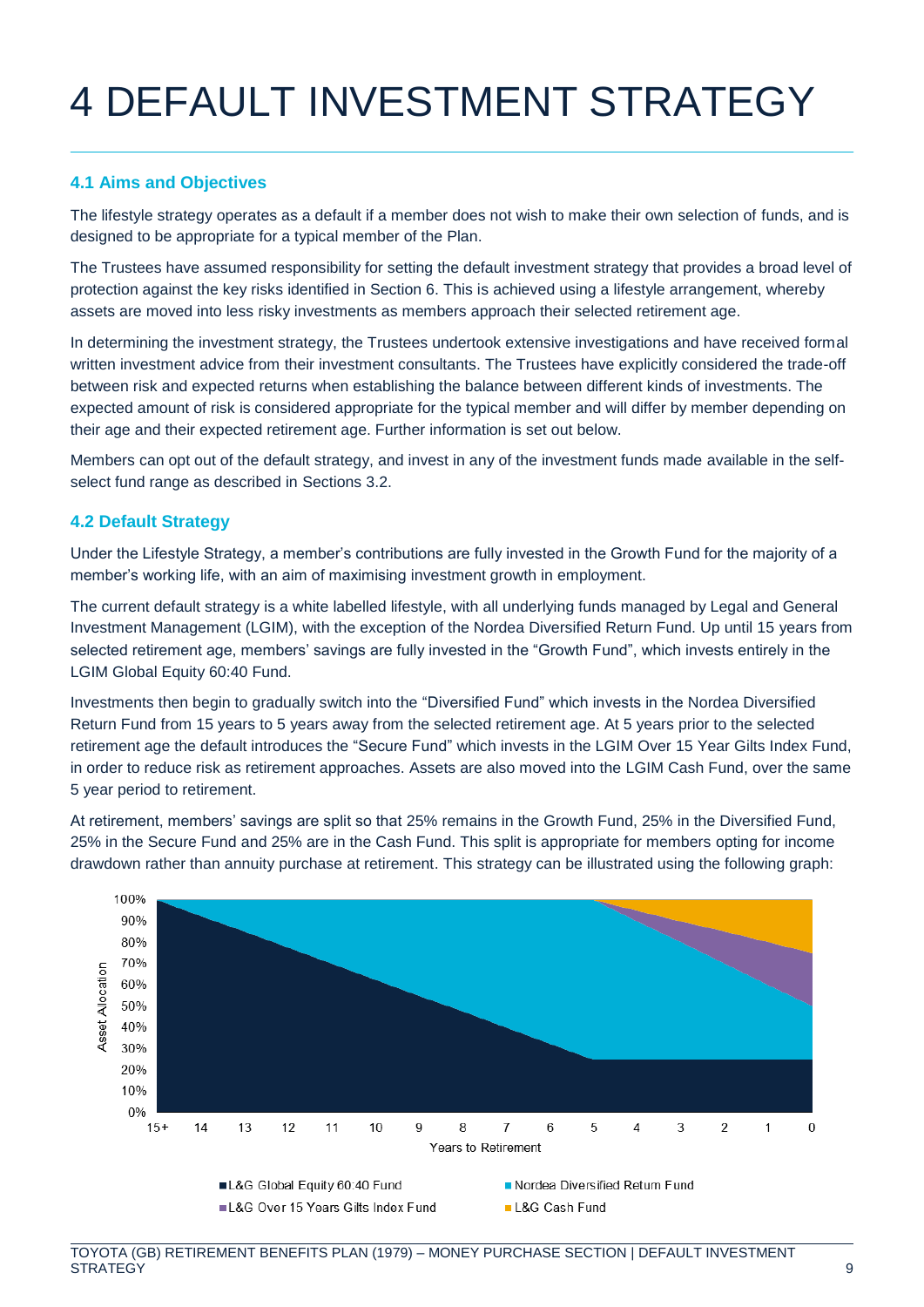The objectives set out above and the risks and other factors referenced in this Statement are those that the Trustees consider to be financially material considerations in relation to the default investment strategy. The Trustees believe that the appropriate time horizon within which to assess these considerations should be viewed at the membership level. This will be dependent on the members' age and when they expect to retire.

#### **4.3 Members' Best Interests**

The Trustees will carry out investment reviews following any significant change in membership or in legislation, covering not only the performance of the default strategy, but also its design to ensure that it continues to remain appropriate for the membership profile. This is in addition to performance monitoring, which takes place quarterly. The Trustees strive to ensure the strategy evolves in line with the Plan's membership characteristics in order to ensure that assets are invested in the best interests of the members in the default investment strategy.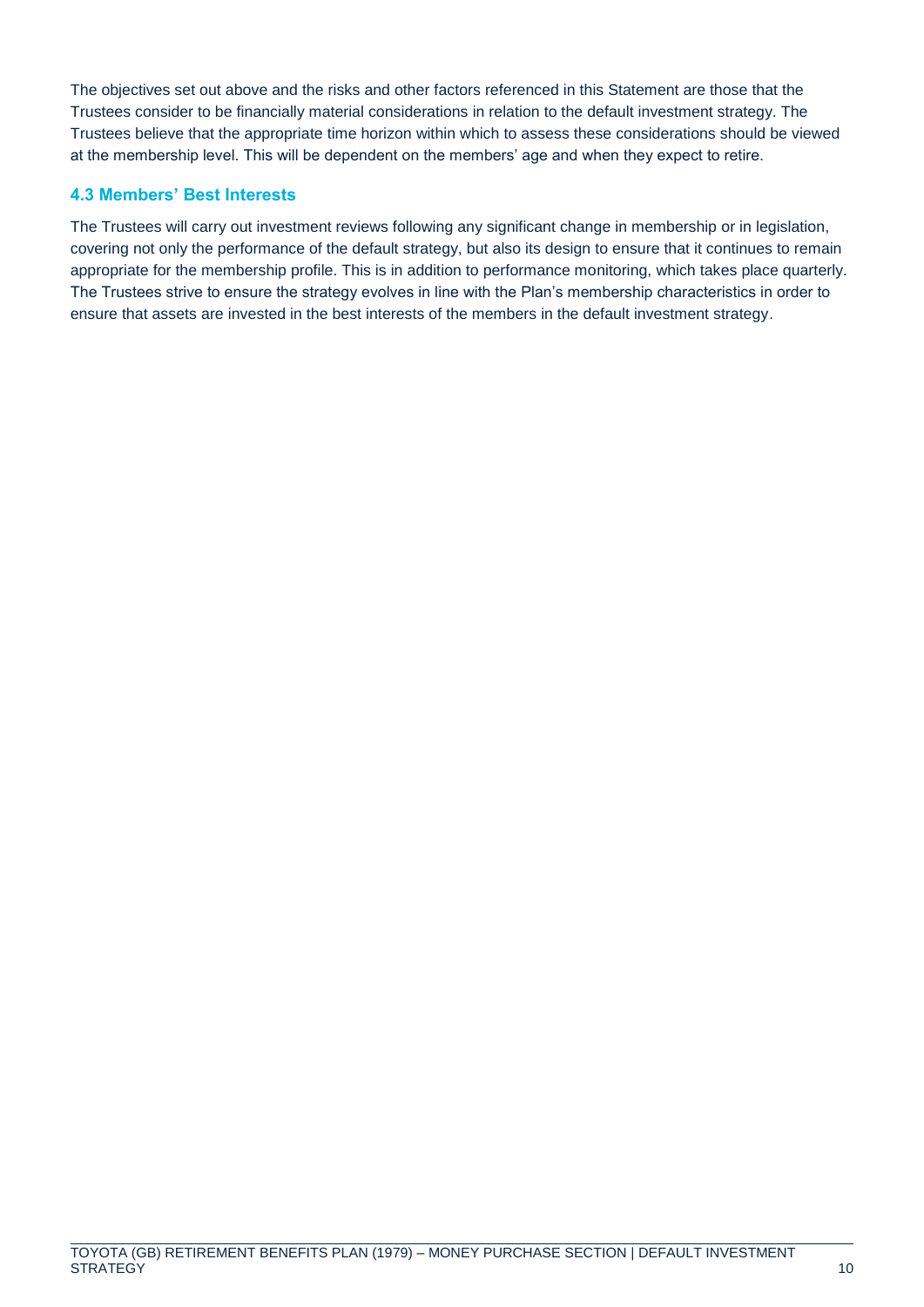## 5 RESPONSIBLE INVESTING

#### **5.1 Financially Material Considerations**

The Trustees understand that it must consider all financially relevant factors in making investment decisions on behalf of the Plan. However, it will also consider any non-financial factors to the extent that they have the ability to impact the financial results of the Plan's investments over the medium to long term.

The Trustees believe that Environmental, Social and Corporate Governance ("ESG") issues may have a material impact on investment risk and return outcomes, thereby affecting the performance of investment portfolios and should therefore be considered as part of the Plan's investment process.

The Trustees believe that investing with a manager who approaches investments in a responsible way and takes account of ESG-related risks will lead to better risk adjusted performance results as omitting these risks in investment analysis could skew the results and underestimate the level of overall risk being taken.

Therefore, the Trustees will work with the investment advisers to help select the platform provider and investment managers that have passed the initial ESG screening. ESG screening will involve some of the following activities, but is not limited to: ensuring the managers are signatories to UNPRI, reviewing the managers' own ESG policies, investigating the extent to which these policies are integrated into their standard procedures of investment research and analysis etc.

The Trustees will continue to review the available products and approaches in this space and strive for the Plan to continue to deliver strong risk-adjusted returns, incorporating responsible investments principles into the process, where possible.

#### **5.2 Non-Financial Considerations**

The Trustee's objective is that the financial interests of the Plan members are its first priority when choosing investments.

It has decided not to consider non-financial considerations, such as ethical views, or to take members' preferences into account when setting the investment strategy.

However, the Trustees believe that they have a good understanding of membership demographics, behaviours and preferences and, where appropriate, strive to provide a fund range that meets both financial and nonfinancially relevant member needs.

#### **5.3 Stewardship Policy**

The Trustees believe that good stewardship can create and preserve value for companies and markets as a whole and can therefore enhance long-term portfolio performance, and is therefore in the best interests of the Plan's beneficiaries and aligned with fiduciary duty.

As the Plan invests in pooled funds via an investment platform, the Trustees' scope to vote on the Plan's shares directly is currently limited. The Trustees' policy is to delegate responsibility for engaging with, monitoring investee companies and exercising voting rights to the pooled fund investment managers and expects the investment managers to use their discretion to act in the long term financial interests of investors.

The Trustee notes that the investment managers' corporate governance policies are available on request and on their respective websites. These policies, which are provided to the Trustees from time to time, take into account the financial interests of shareholders and should be for the Plan's benefit. The Trustees believe that choosing the right managers who fully engage with issuers of equity or debt instruments in their portfolios will lead to better financial results for members. The Trustees review the investment managers' policies and engagement activities (where applicable) on an annual basis.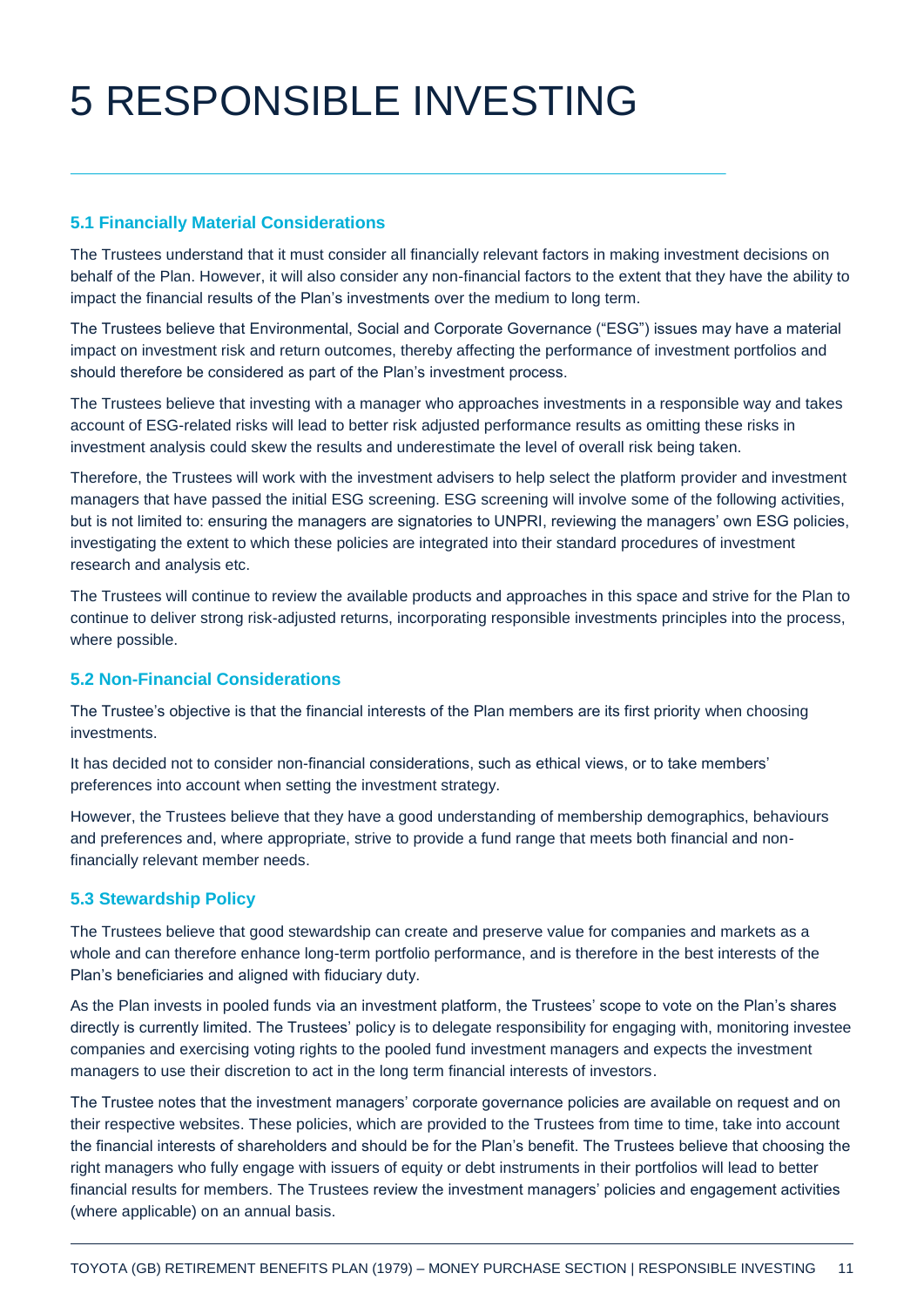The Trustees are supportive of the UK Stewardship Code published by the Financial Reporting Council and encourage the Plan's underlying managers who are regulated by the Financial Conduct Authority to comply with the UK Stewardship Code. Such managers are expected to report on their adherence to the Code on an annual basis.

The Trustees, via their investment consultant, request annual reports on the voting undertaken by the Plan's underlying investment managers during the period and review the voting to ensure it remains broadly consistent with the Trustees' view of good stewardship standards.

#### **5.4 Member Views**

The Trustees do not explicitly take account of member views when selecting investments for the Plan. However, the Trustees are committed to reviewing this policy on an ongoing basis.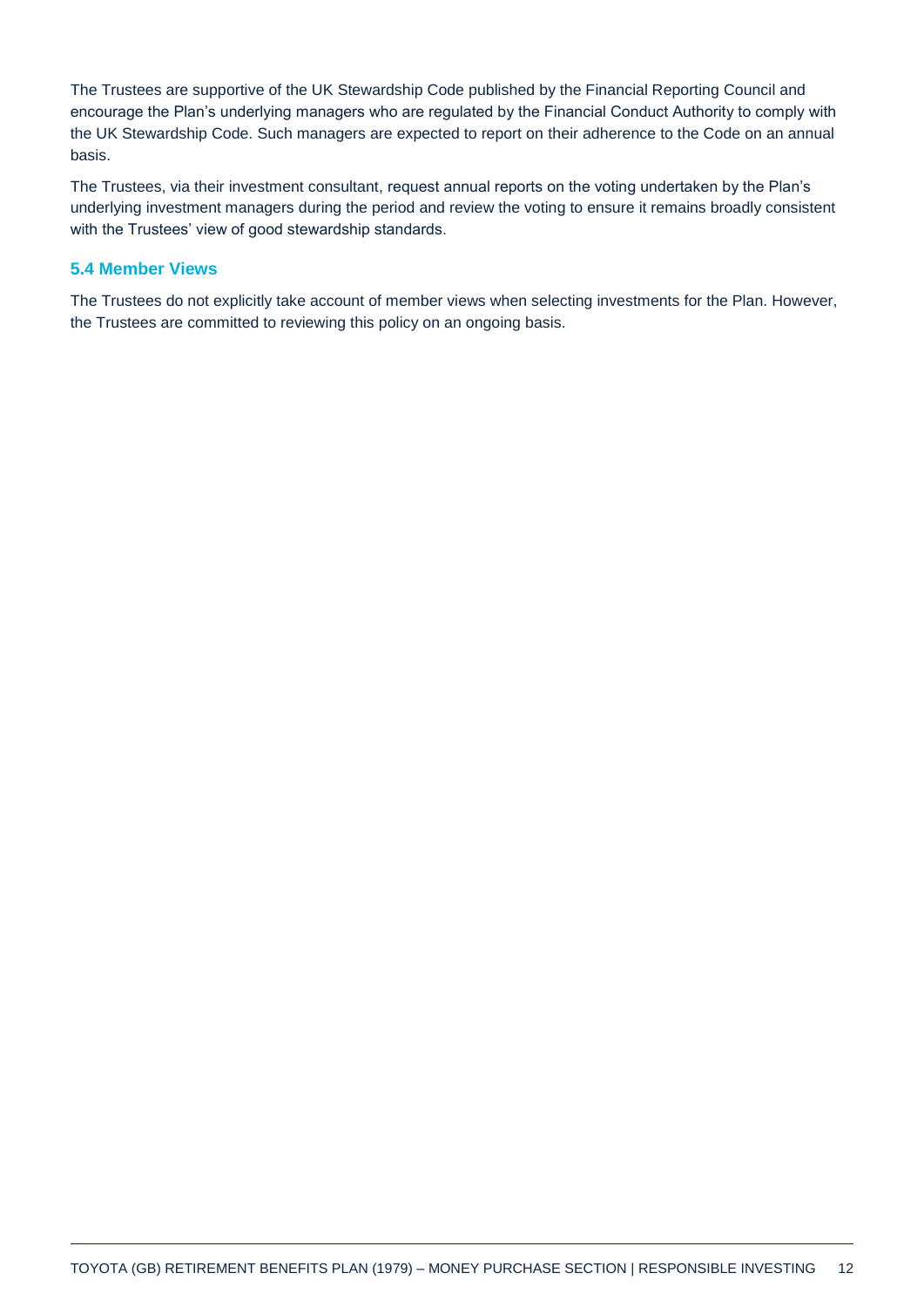## 6 RISK

The Trustees are aware, and seek to take account, of a number of risks in relation to the Plan's investments, including those set out below. Under the Pensions Act 2004, the Trustees are required to state their policy regarding the ways in which risks are to be measured and managed. These are also set out below.

The Trustees recognise that in a defined contribution arrangement, members assume the investment risks themselves. The Trustees further recognise that members are exposed to different types of risk at different stages of their working lifetimes. The main types of investment risk are noted below:

| <b>Type of</b><br><b>Risk</b> | <b>Risk</b>                                                 | <b>Description</b>                                                                                                                                                                                                                                                                                                                                                                                                                                                                                                                                                                                                                                                                                                                                                                                                                                                                                                                                               | How is the risk monitored and<br>managed?                                                                                                                                                                                                                                                                                                                                                                                                                                                                                                                                                                                                                                                                                                                                  |
|-------------------------------|-------------------------------------------------------------|------------------------------------------------------------------------------------------------------------------------------------------------------------------------------------------------------------------------------------------------------------------------------------------------------------------------------------------------------------------------------------------------------------------------------------------------------------------------------------------------------------------------------------------------------------------------------------------------------------------------------------------------------------------------------------------------------------------------------------------------------------------------------------------------------------------------------------------------------------------------------------------------------------------------------------------------------------------|----------------------------------------------------------------------------------------------------------------------------------------------------------------------------------------------------------------------------------------------------------------------------------------------------------------------------------------------------------------------------------------------------------------------------------------------------------------------------------------------------------------------------------------------------------------------------------------------------------------------------------------------------------------------------------------------------------------------------------------------------------------------------|
|                               | <b>Inflation Risk</b>                                       | The risk that a member's investments will<br>not grow quickly enough to sufficiently<br>outpace inflation (the cost of living).                                                                                                                                                                                                                                                                                                                                                                                                                                                                                                                                                                                                                                                                                                                                                                                                                                  | The Trustees make available a range<br>of funds across various asset classes,<br>with many expected to keep pace with                                                                                                                                                                                                                                                                                                                                                                                                                                                                                                                                                                                                                                                      |
| Market Risk                   | <b>Interest Rate</b><br><b>Risk</b><br><b>Currency Risk</b> | This is the risk that an investment's value<br>will change due to a change in the level of<br>interest rates. This affects debt<br>instruments more directly than growth<br>instruments.<br>Changes to Interest Rates will affect the<br>market price of annuities, which therefore<br>affects the amount of guaranteed pension<br>that members of the DC section will be<br>able to purchase with their savings at<br>retirement.<br>This is the risk that occurs when the price<br>of one currency moves relative to another<br>(reference) currency. In the context of a<br>UK pension scheme, the scheme may be<br>invested in overseas stocks or assets,<br>which are either directly or indirectly linked<br>to a currency other than Sterling. There is<br>a risk that the price of that overseas<br>currency will move in such a way that<br>devalues that currency relative to Sterling,<br>thus negatively impacting the overall<br>investment return. | inflation.<br>Members are able to set their own<br>investment allocations, in line with<br>their risk tolerances.<br>The growth phase of the default<br>strategy invests in equities which are<br>expected to outpace the rate of<br>inflation. The default strategy is<br>designed with the intention of<br>diversifying market risk to reach a<br>level of risk deemed appropriate given<br>the objectives. This is set with the<br>advice from the investment adviser.<br>The Trustees acknowledge that the<br>assessment of credit risk on individual<br>debt instruments is the responsibility<br>of the investment manager. The<br>Trustees will however ensure that<br>they are comfortable with the amount<br>of risk that the Plan's investment<br>managers take. |
|                               | <b>Credit Risk</b>                                          | This is the risk that one party to a financial<br>instrument will cause a financial loss for<br>the other party by failing to discharge an<br>obligation.                                                                                                                                                                                                                                                                                                                                                                                                                                                                                                                                                                                                                                                                                                                                                                                                        |                                                                                                                                                                                                                                                                                                                                                                                                                                                                                                                                                                                                                                                                                                                                                                            |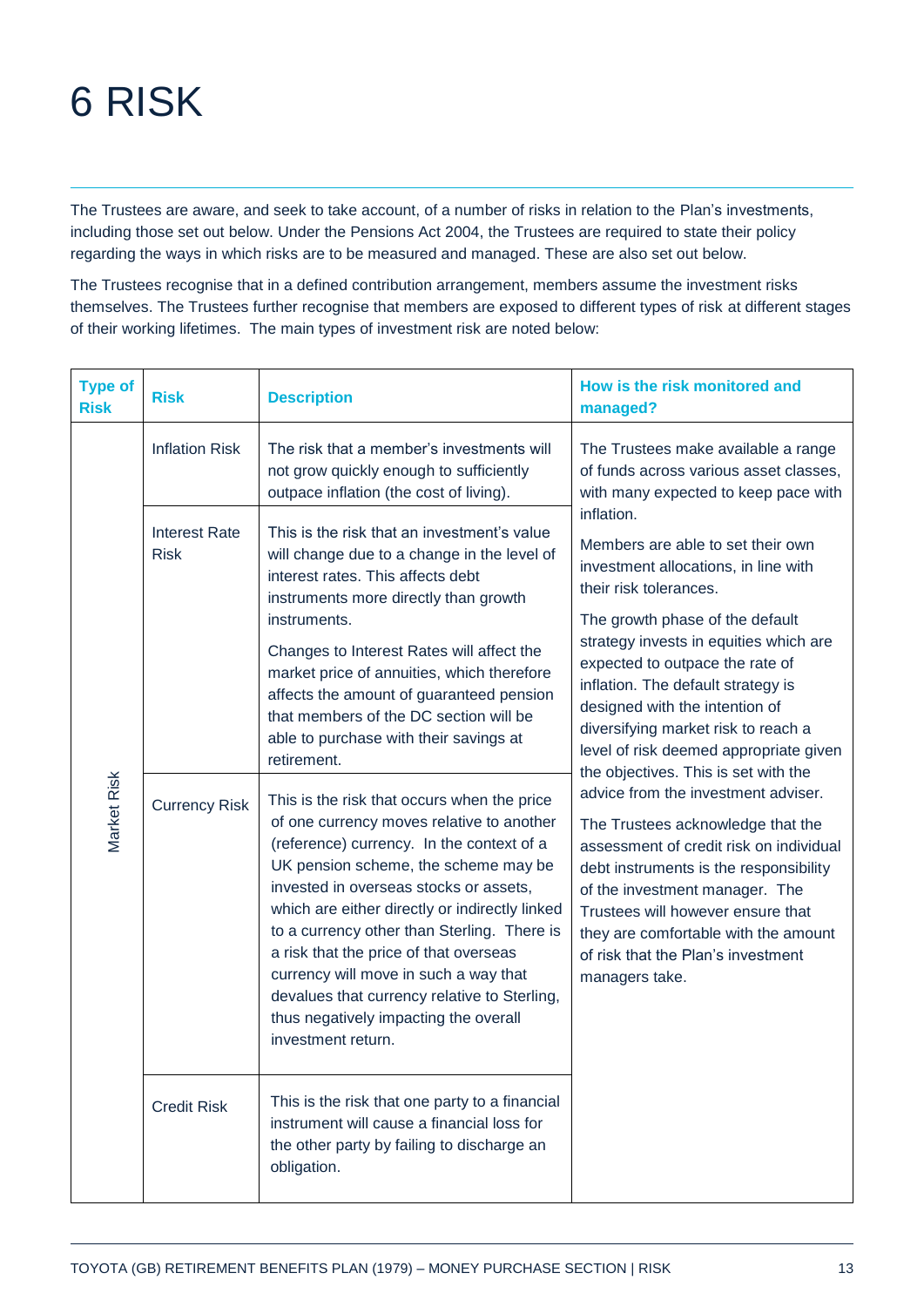|                                    | <b>Other Price</b><br><b>Risk</b> | This is the risk that principally arises in<br>relation to the return seeking assets such<br>as equities.                                                                                                                                                      |                                                                                                                                                                                                                                                                                                                                                                                                                                                                                                                                                                                                        |  |
|------------------------------------|-----------------------------------|----------------------------------------------------------------------------------------------------------------------------------------------------------------------------------------------------------------------------------------------------------------|--------------------------------------------------------------------------------------------------------------------------------------------------------------------------------------------------------------------------------------------------------------------------------------------------------------------------------------------------------------------------------------------------------------------------------------------------------------------------------------------------------------------------------------------------------------------------------------------------------|--|
| Environmental and<br>("ESG") risks | social and governance             | This is the risk that ESG factors, including<br>climate change, have a financially material<br>impact on the return of the Plan's assets.<br>These risk factors can have a significant<br>effect on the long-term performance of the<br>assets the Plan holds. | Where applicable these factors will be<br>considered in the investment process<br>but is considered the responsibility of<br>the investment managers.<br>Please see Section 5 for the Trustees'<br>responsible investment statement.                                                                                                                                                                                                                                                                                                                                                                   |  |
| <b>Risk</b>                        | <b>Pension Conversion</b>         | This is the risk that member is invested in<br>a strategy that does not reflect the way in<br>which they intend to access their savings<br>at retirement.                                                                                                      | The Trustees make available a wide<br>range of funds which enable members<br>to manage this risk.<br>The default is a lifestyle strategy<br>which automatically and gradually<br>switches member assets into<br>investments whose value is expected<br>to be less volatile compared with<br>annuity prices. The fund allocated to<br>at retirement is considered suitable for<br>members who intend to purchase an<br>annuity upon reaching retirement.<br>The Trustees will review the default<br>strategy at least triennially to assess<br>whether the targeted destination<br>remains appropriate. |  |
| Manager risk                       |                                   | This is assessed as the expected deviation<br>of the prospective risk and return, as set<br>out in the managers' objectives, relative to<br>the investment policy.                                                                                             | It is measured by monitoring the<br>actual deviation of returns relative to<br>the objective and factors supporting<br>the managers' investment process<br>through the quarterly performance<br>updates provided by Mercer, and by<br>appointing Mercer to monitor and<br>replace any managers where<br>concerns exist over their continued<br>ability to deliver the investment<br>mandate.                                                                                                                                                                                                           |  |
| Liquidity risk                     |                                   | The risk that the Plan's assets cannot be<br>realised at short notice in line with member<br>or Trustees' demand.                                                                                                                                              | It is managed by investing only in<br>readily realisable pooled funds that<br>can be bought and sold on a daily<br>basis.                                                                                                                                                                                                                                                                                                                                                                                                                                                                              |  |

#### **Realisation of Investments**

The funds are daily-dealt pooled investment arrangements, with assets mainly invested in regulated markets, and therefore should be realisable at short notice, based on either Trustees' or member demand. The selection,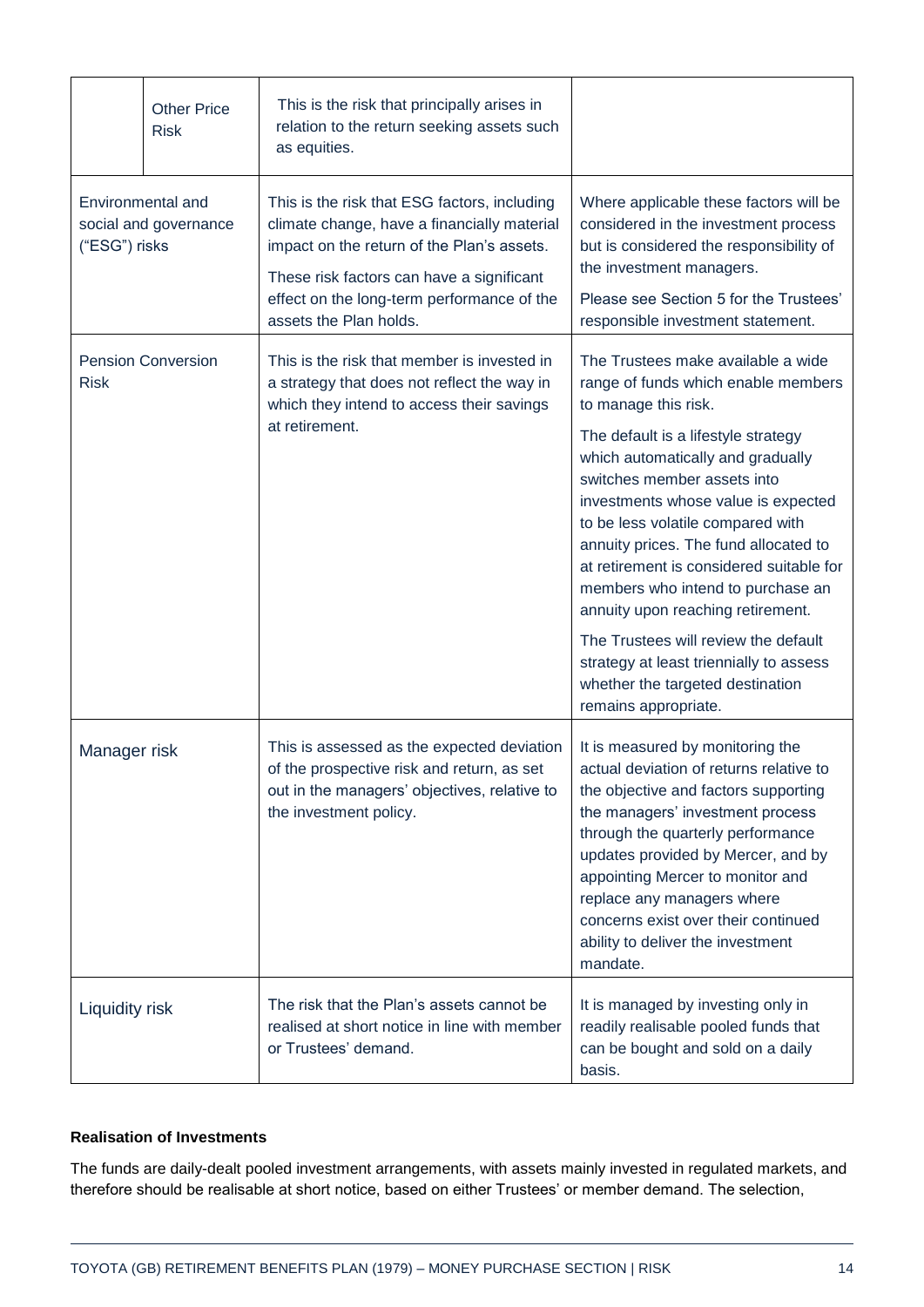retention and realisation of investments within the pooled arrangements are the responsibility of the relevant investment manager.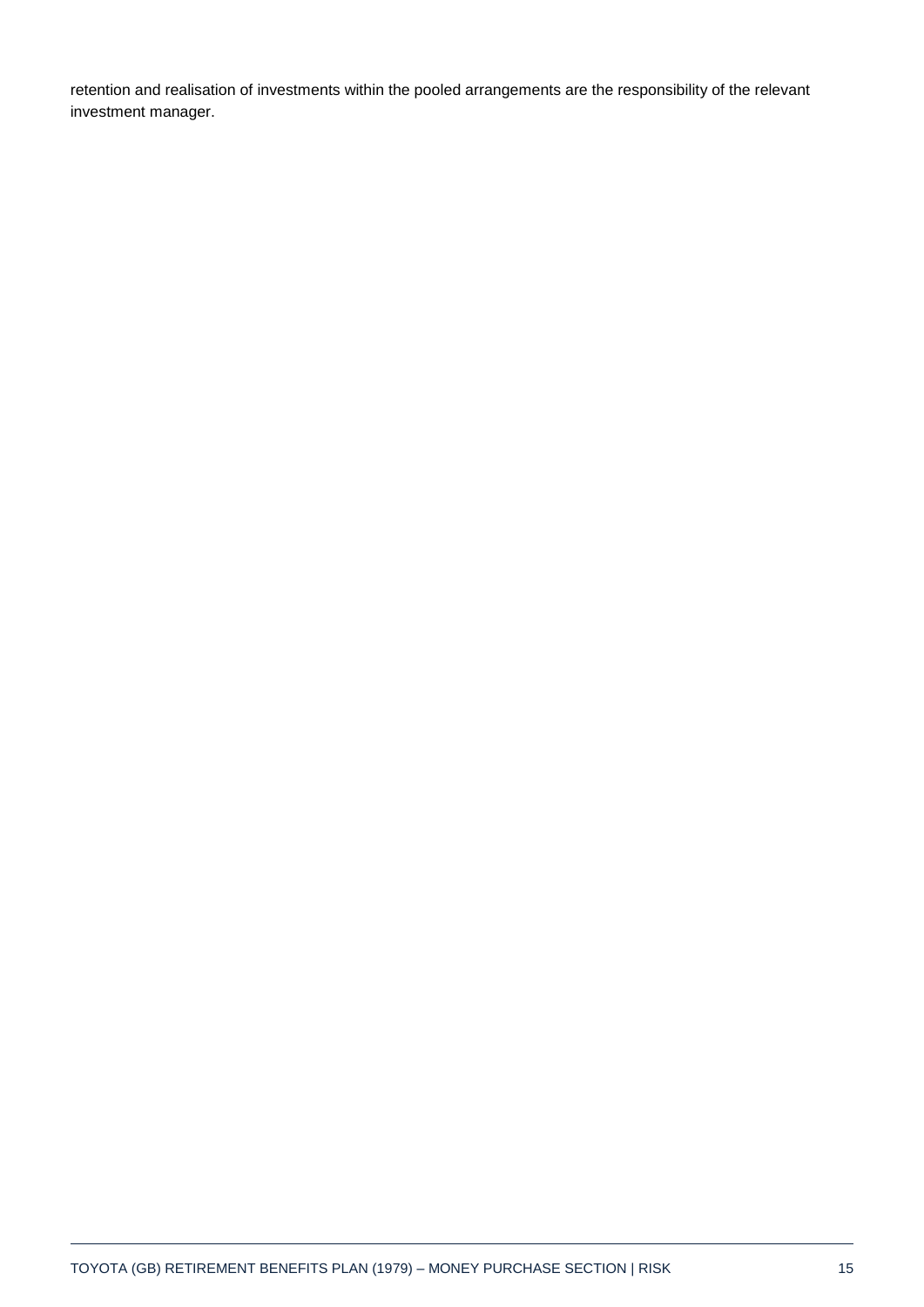### 7 MONITORING OF INVESTMENT ADVISER AND MANAGERS

#### **7.1 Investment Adviser**

The Trustees continually assess and review the performance of their adviser in a qualitative way.

#### **7.2 Investment Managers**

The Trustees receive quarterly monitoring reports on the performance of the underlying investment managers from Mobius Life Limited, which presents performance information over 3 months, 1 year and 3 years. The reports show the absolute performance (discrete and calendar year, over the relevant time period) on a net of fees basis. It also provides returns of market indices so that these can also be used to help inform the assessment of the underlying managers' performance.

The Trustees, with the assistance of Mercer, as Investment Manager has the role of replacing the underlying investment managers where appropriate. It takes a long-term view when assessing whether to replace the underlying investment managers, and such decisions would not be made based solely on short-term performance concerns. Instead, changes would be driven by a significant downgrade of the investment manager by Mercer's Manager Research Team. This in turn would be due to a significant reduction in Mercer's confidence that the investment manager will be able to perform in line with their fund's mandate over the long term.

The Trustees also monitor the stewardship track record of the Plan's underlying investment managers on an annual basis and will take action if this is found inconsistent with appropriate long-term return generation.

#### **7.3 Portfolio Turnover Costs**

The Trustees consider portfolio turnover costs as part of the annual value for members assessment and asks investment managers to include portfolio turnover and turnover costs in their presentations and reports to the Trustees.

The Trustees are also aware of the requirement to define and monitor targeted portfolio turnover and turnover range.

Given that the Plan invests in a range of pooled funds, many of which invest across a wide range of asset classes, the Trustees do not have an overall portfolio turnover target for the Plan.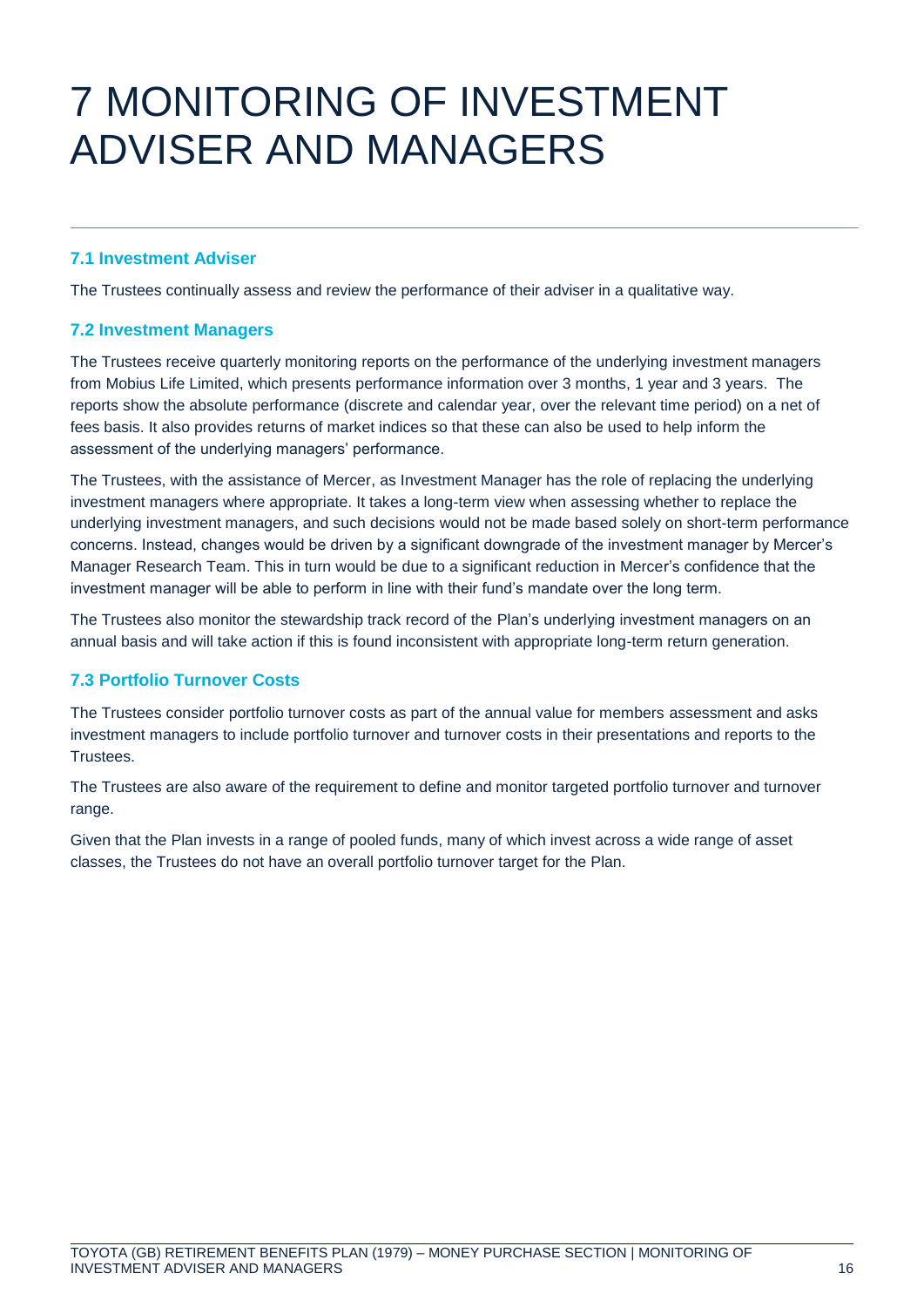# 8 CODE OF BEST PRACTICE

The Pensions Regulator has published a code on standards for DC schemes and this came into effect in November 2013 as part of a wider initiative to get DC right. This was updated further on 28 July 2016 and this revised version is shorter and simpler than its predecessor and has been updated to include the DC flexibilities and governance legislation introduced from April 2015.

The Code of Practice 13 on the governance and administration of occupational DC trust based schemes places bigger than ever emphasis on good quality investment arrangements and stricter requirements for reviewing these on the Trustees. Particular attention has to be paid to the design of default strategies and on-going monitoring of their continuing suitability for scheme membership. The Code can be found here:

[https://www.thepensionsregulator.gov.uk/en/document-library/codes-of-practice/code-13-governance-and](https://www.thepensionsregulator.gov.uk/en/document-library/codes-of-practice/code-13-governance-and-administration-of-occupational-trust-based-schemes-providing-money-purchase)[administration-of-occupational-trust-based-schemes-providing-money-purchase](https://www.thepensionsregulator.gov.uk/en/document-library/codes-of-practice/code-13-governance-and-administration-of-occupational-trust-based-schemes-providing-money-purchase)

When formulating their investment policy, the Trustees have acted in line with the Code of Practice 13.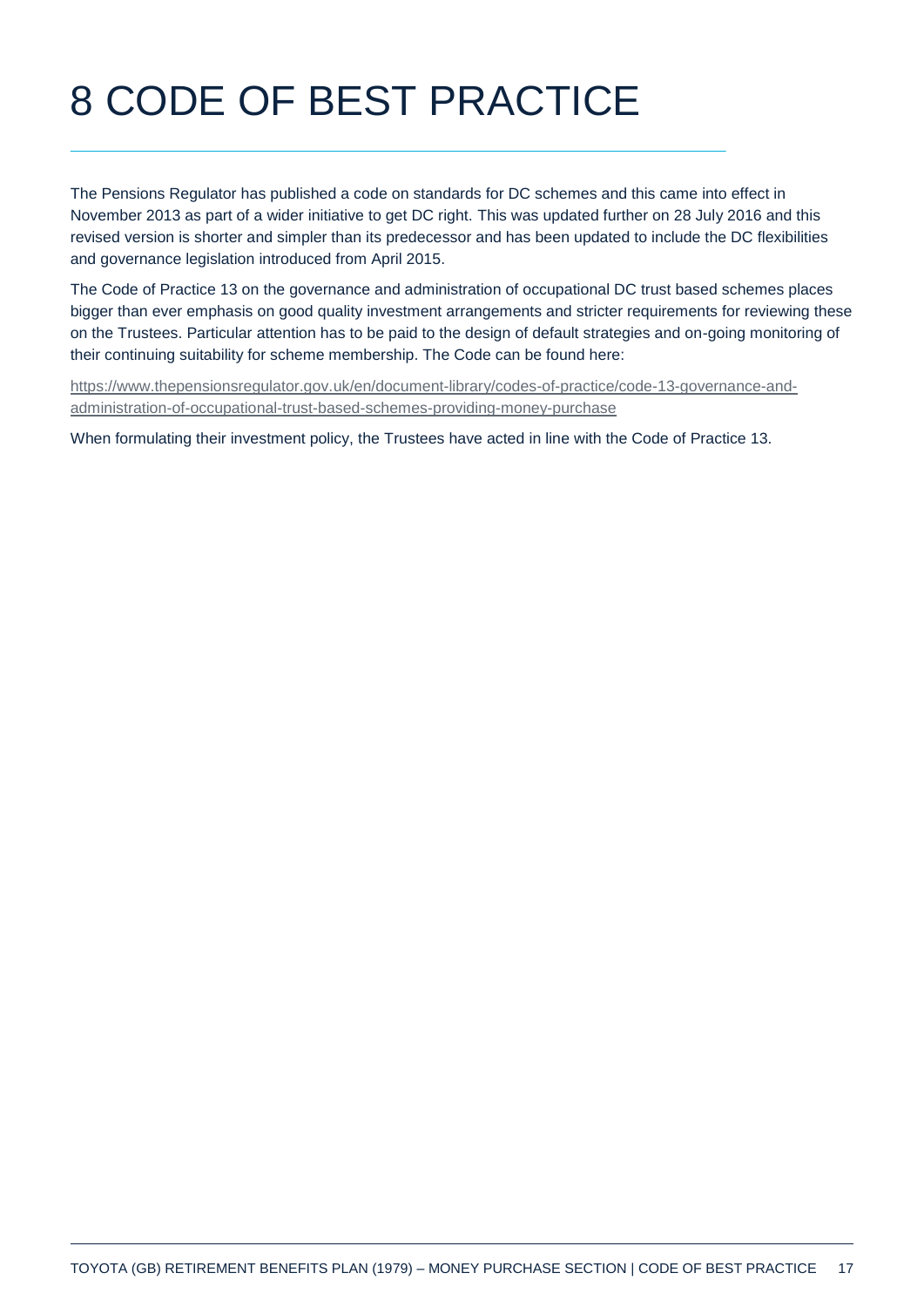## 9 COMPLIANCE

The Plan's Statement of Investment Principles is available to members on request and is, together with the Chair's Statement.

A copy of the Plan's current Statement plus Appendices is also supplied to the Principle Employer, the Plan's investment managers, auditors and administrators.

*This Statement of Investment Principles, taken as a whole with the Appendices, was approved by the Trustees on 16th September 2020.*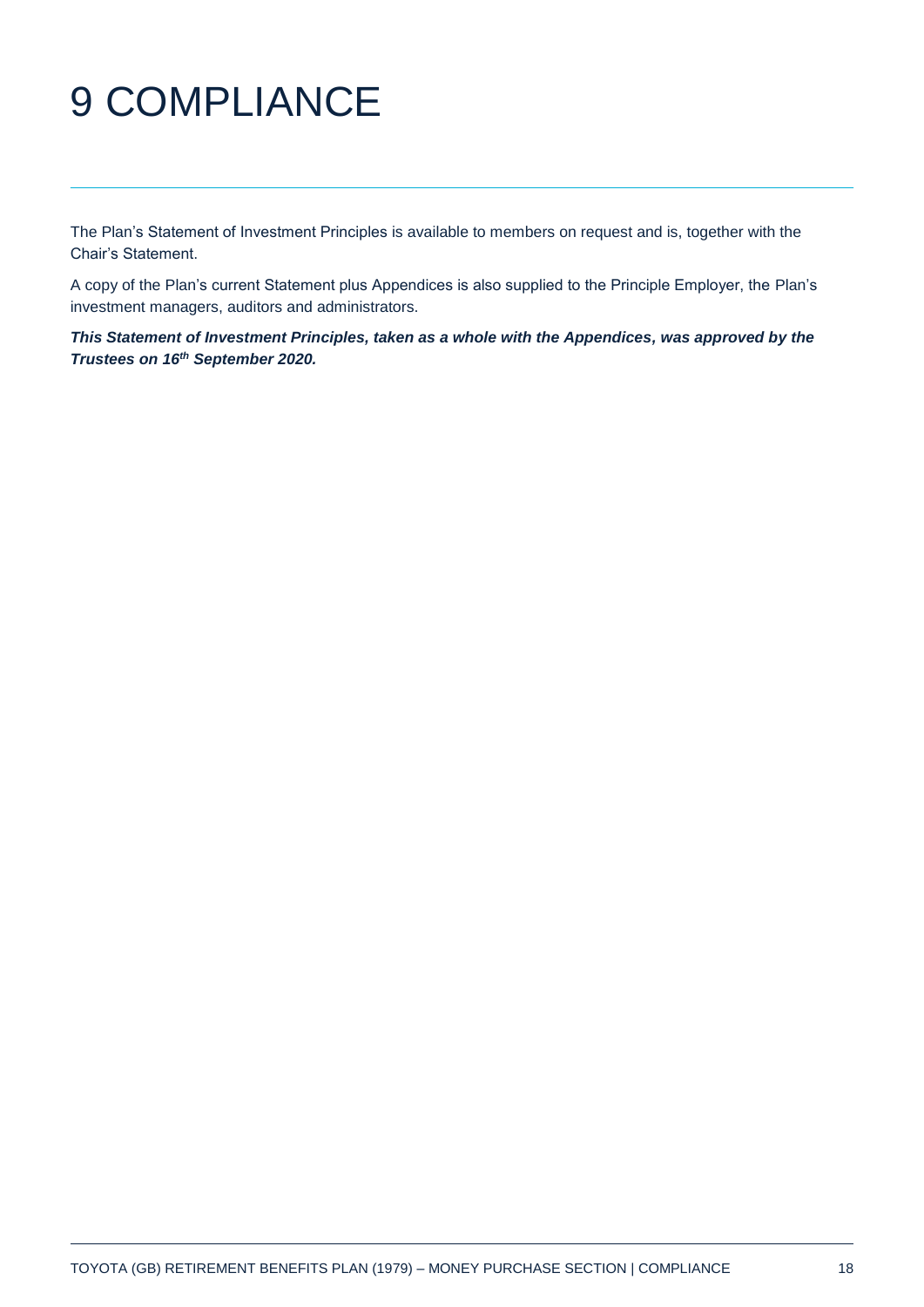### APPENDIX 1: INVESTMENT MANAGER INFORMATION AND DEFAULT LIFESTYLE STRATEGY

For members who are invested in the Default Lifestyle Strategy the following table sets out the switches between the funds that will be carried out on a member's behalf up to their retirement date:

| <b>Years to Retirement</b> | <b>Growth Fund</b><br>$(\%)$ | <b>Diversified Fund</b><br>$(\%)$ | <b>Secure Fund</b><br>(%) | <b>Cash Fund</b><br>$(\%)$ |
|----------------------------|------------------------------|-----------------------------------|---------------------------|----------------------------|
| $15+$                      | 100                          | $\boldsymbol{0}$                  | $\boldsymbol{0}$          | $\mathbf 0$                |
| 14                         | 92.5                         | $7.5$                             | $\boldsymbol{0}$          | $\pmb{0}$                  |
| 13                         | 85                           | 15                                | $\mathbf 0$               | $\pmb{0}$                  |
| 12                         | 77.5                         | 22.5                              | $\boldsymbol{0}$          | $\pmb{0}$                  |
| 11                         | $70\,$                       | $30\,$                            | $\mathbf 0$               | $\boldsymbol{0}$           |
| 10                         | 62.5                         | 37.5                              | $\mathbf 0$               | $\boldsymbol{0}$           |
| $\boldsymbol{9}$           | 55                           | 45                                | $\mathbf 0$               | $\boldsymbol{0}$           |
| $\bf 8$                    | 47.5                         | 52.5                              | $\mathbf 0$               | $\pmb{0}$                  |
| $\overline{7}$             | 40                           | 60                                | $\mathbf 0$               | $\boldsymbol{0}$           |
| $\,$ 6 $\,$                | 32.5                         | 67.5                              | $\mathbf 0$               | $\mathsf 0$                |
| 5                          | 25                           | 75                                | $\mathbf 0$               | $\pmb{0}$                  |
| $\overline{\mathbf{4}}$    | 25                           | 65                                | 5                         | 5                          |
| $\mathbf{3}$               | 25                           | 55                                | 10                        | 10                         |
| $\overline{2}$             | 25                           | 45                                | 15                        | 15                         |
| 1                          | 25                           | 35                                | 20                        | 20                         |
| $\mathsf 0$                | 25                           | 25                                | 25                        | 25                         |

The Plan invests with Mobius Life Limited. The table overleaf shows the details of the current mandates with each underlying investment manager: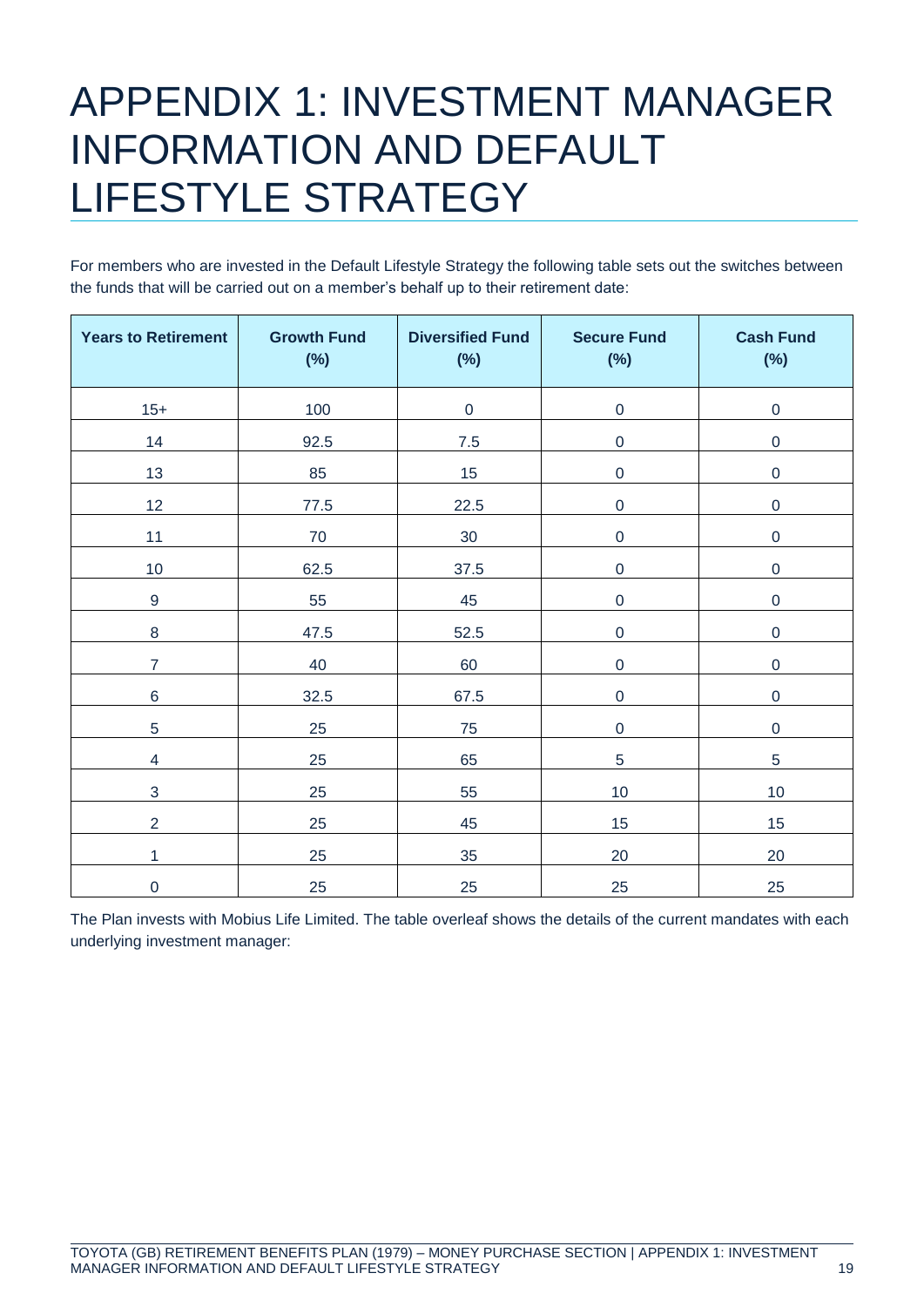### **Default Strategy Funds**

| <b>Fund</b><br><b>Name</b>        | <b>Underlying</b><br>fund                                                         | <b>Fund benchmark</b>                                                                                                                                                                                                                   | <b>Objective</b>                                                                                                    | <b>Total</b><br><b>Expense</b><br><b>Ratio (TER)</b> |
|-----------------------------------|-----------------------------------------------------------------------------------|-----------------------------------------------------------------------------------------------------------------------------------------------------------------------------------------------------------------------------------------|---------------------------------------------------------------------------------------------------------------------|------------------------------------------------------|
| Growth<br><b>Fund</b>             | <b>LGIM Global</b><br><b>Equity Fixed</b><br>Weights (60:40)<br><b>Index Fund</b> | Composite consisting of:<br>60% UK Equity<br>$\bullet$<br>14% in North America Equity<br>$\bullet$<br>14% in Europe (ex-UK) Equity<br>$\bullet$<br>7% in Japan Equity<br>$\bullet$<br>5% Asia Pacific (ex-Japan)<br>$\bullet$<br>Equity | To perform in line with<br>the composite<br>benchmark                                                               | $0.130\%$ p.a.                                       |
| <b>Diversified</b><br><b>Fund</b> | Nordea<br><b>Diversified</b><br><b>Return Fund</b>                                | Three month GBP LIBOR                                                                                                                                                                                                                   | To achieve returns<br>equivalent to cash +3.3%<br>p.a. net of fees, over a<br>rolling 3 year investment<br>horizon. | 0.650% p.a.                                          |
| <b>Secure</b><br><b>Fund</b>      | <b>LGIM Over 15</b><br>Year Gilts Index<br>Fund                                   | <b>FTSE Actuaries UK Conventional Gilts</b><br>Over 15 Years Index                                                                                                                                                                      | To track the performance<br>of the benchmark to<br>within +/-0.25% p.a. for<br>two years out of three.              | 0.098% p.a.                                          |
| <b>Cash Fund</b>                  | <b>LGIM Cash</b><br>Fund                                                          | LIBID 7 Day GBP                                                                                                                                                                                                                         | To perform in line with<br>the benchmark, without<br>incurring excessive risk.                                      | $0.125%$ p.a.                                        |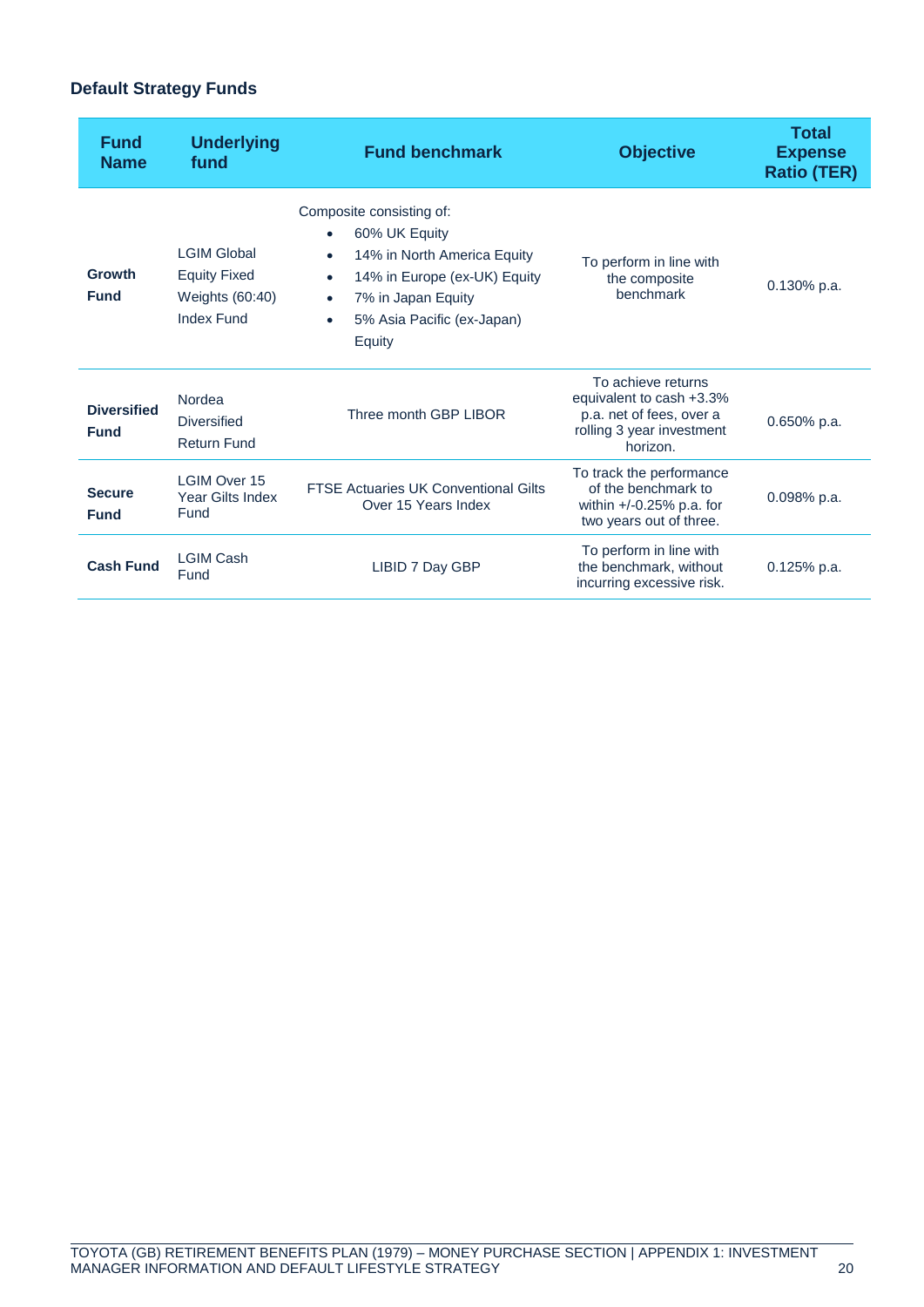#### **Self-Select Funds**

| <b>Fund</b>                                                                                 | <b>Fund benchmark</b>                                                                                                                                                                                                                | <b>Objective</b>                                                                                                                                            | <b>Total Expense</b><br><b>Ratio (TER)</b> |
|---------------------------------------------------------------------------------------------|--------------------------------------------------------------------------------------------------------------------------------------------------------------------------------------------------------------------------------------|-------------------------------------------------------------------------------------------------------------------------------------------------------------|--------------------------------------------|
| <b>Growth Fund</b><br>(LGIM Global<br><b>Equity Fixed</b><br>Weights (60:40)<br>Index Fund) | Composite consisting of:<br>60% UK Equity<br>$\bullet$<br>14% in North America Equity<br>$\bullet$<br>14% in Europe (ex-UK) Equity<br>$\bullet$<br>7% in Japan Equity<br>$\bullet$<br>5% Asia Pacific (ex-Japan) Equity<br>$\bullet$ | To perform in line with the<br>composite benchmark                                                                                                          | $0.130\%$ p.a.                             |
| <b>LGIM UK Equity</b><br><b>Index Fund</b>                                                  | <b>FTSE All Share Index</b>                                                                                                                                                                                                          | To track the performance of<br>the FTSE All-Share Index (less<br>withholding tax where<br>applicable) to within +/-0.25%<br>p.a. for two years out of three | 0.099% p.a.                                |
| <b>LGIM World</b><br><b>Emerging Market</b><br><b>Equity Fund</b>                           | FTSE Emerging Index                                                                                                                                                                                                                  | To track the performance of<br>the FTSE Emerging Index<br>(less withholding tax where<br>applicable) to within +/-1.5%<br>p.a. for two years out of three.  | 0.330% p.a.                                |
| <b>Diversified Fund</b><br>(Nordea<br><b>Diversified Return</b><br>Fund)                    | Three month GBP LIBOR                                                                                                                                                                                                                | To achieve returns equivalent<br>to cash +3.3% p.a. net of fees,<br>over a rolling 3 year<br>investment horizon.                                            | 0.650% p.a.                                |
| <b>LGIM Over 5</b><br>Year Index $-$<br><b>Linked Gilts Index</b><br>Fund                   | <b>FTSE Actuaries UK Index-Linked Gilts Over</b><br>5 Years Index                                                                                                                                                                    | To track the performance of<br>the benchmark to within<br>$+/-0.25\%$ p.a. for two years out<br>of three.                                                   | 0.098% p.a.                                |
| <b>LGIM Pre-</b><br><b>Retirement Fund</b>                                                  | Gilts/Corporate Bond Composite                                                                                                                                                                                                       | To provide a diversified<br>exposure to assets that reflect<br>the investments underlying a<br>typical traditional level annuity<br>product                 | 0.090% p.a.                                |
| Secure Fund<br>(LGIM Over 15<br>Year Gilts)                                                 | <b>FTSE Actuaries UK Conventional Gilts</b><br>Over 15 Years Index                                                                                                                                                                   | To track the performance of<br>the benchmark to within<br>+/-0.25% p.a. for two years out<br>of three.                                                      | 0.098% p.a.                                |
| Cash Fund<br>(LGIM Cash<br>Fund)                                                            | LIBID 7 Day GBP                                                                                                                                                                                                                      | To perform in line with the<br>benchmark, without incurring<br>excessive risk.                                                                              | $0.125%$ p.a.                              |

The assets for the underlying managers are hosted on an investment platform provided by Mobius Life Limited.

For avoidance of doubt, this SIP will not be updated solely in response to a replacement of one of the underlying investment managers.